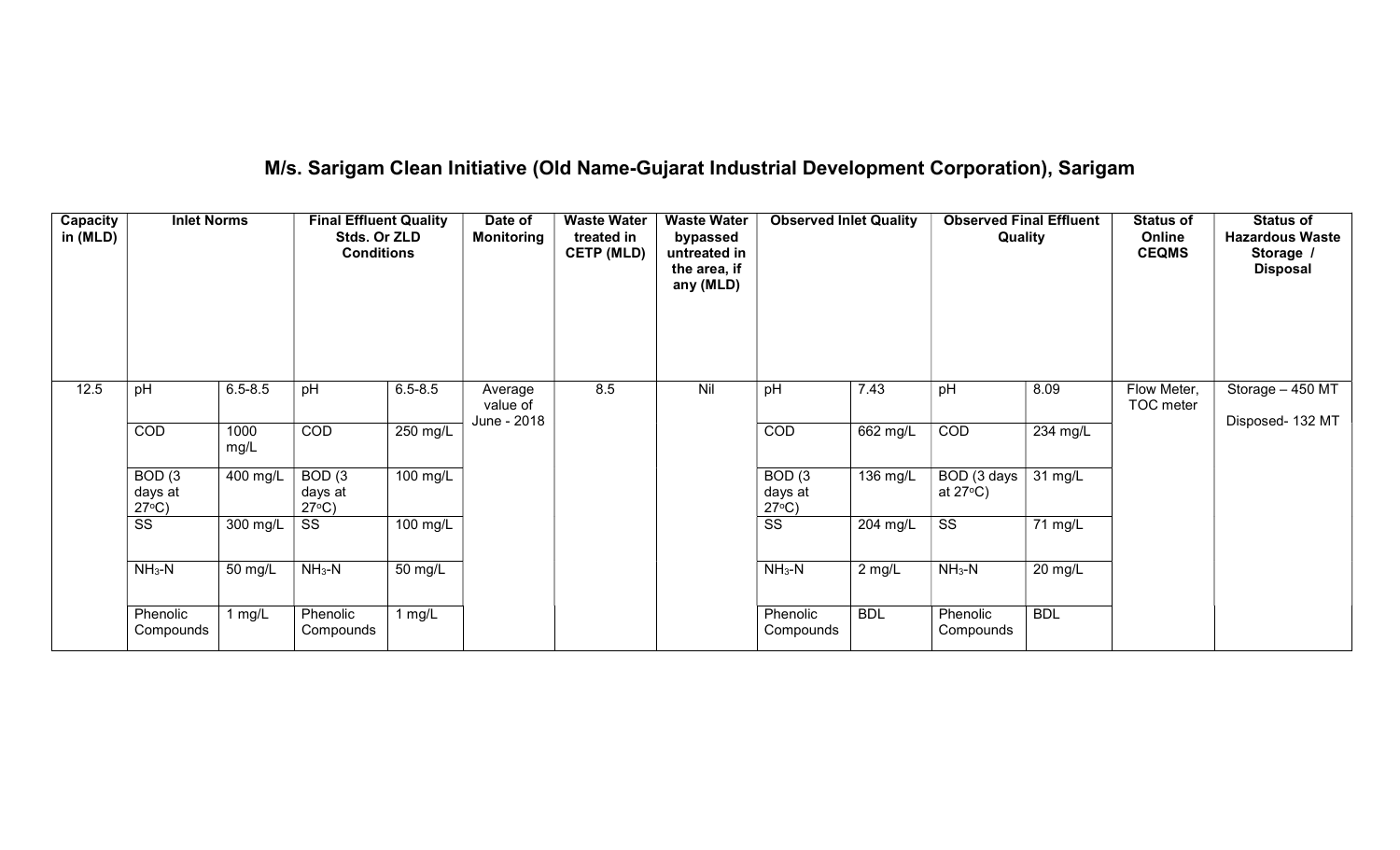## M/s. Vapi Waste & Effluent Management Co. Ltd, Vapi

| Capacity<br>in (MLD) | <b>Inlet Norms</b>    |                  | <b>Final Effluent Quality</b><br>Stds. Or ZLD<br><b>Conditions</b> |             | Date of<br><b>Monitoring</b> | <b>Waste Water</b><br>treated in<br><b>CETP (MLD)</b> | <b>Waste Water</b><br>bypassed<br>untreated in<br>the area, if<br>any (MLD) | <b>Observed Inlet Quality</b> |                       | <b>Observed Final Effluent</b><br>Quality |             | <b>Status of</b><br>Online<br><b>CEQMS</b> | <b>Status of</b><br><b>Hazardous Waste</b><br>Storage /<br><b>Disposal</b> |
|----------------------|-----------------------|------------------|--------------------------------------------------------------------|-------------|------------------------------|-------------------------------------------------------|-----------------------------------------------------------------------------|-------------------------------|-----------------------|-------------------------------------------|-------------|--------------------------------------------|----------------------------------------------------------------------------|
| 55                   | pH                    | $6.5 - 8.5$      | 0.                                                                 | $6.5 - 8.5$ | Average<br>value of          | 55                                                    | Nil                                                                         | pH                            | 7.63                  | pH                                        | 7.65        | pH, Flow<br>Meter, TOC &                   | Storage- 4000 MT                                                           |
|                      | COD                   | 1000<br>mg/L     | COD                                                                | 250 mg/L    | June - 2018                  |                                                       |                                                                             | COD                           | $\overline{920}$ mg/L | COD                                       | 322 mg/L    | DO Meter                                   |                                                                            |
|                      | <b>BOD</b>            | 400 mg/L         | <b>BOD</b>                                                         | 30 mg/L     |                              |                                                       |                                                                             | <b>BOD</b>                    | $237 \text{ mg/L}$    | <b>BOD</b>                                | 68 mg/L     |                                            |                                                                            |
|                      | SS                    | 300 mg/L $\vert$ | SS                                                                 | 100 mg/L    |                              |                                                       |                                                                             | SS                            | 307 mg/L              | SS                                        | 80 mg/L     |                                            |                                                                            |
|                      | $NH3-N$               | 50 mg/L          | $NH3-N$                                                            | 50 mg/L     |                              |                                                       |                                                                             | $NH3-N$                       | 93 mg/L               | $NH3-N$                                   | 59 mg/L     |                                            |                                                                            |
|                      | Phenolic<br>Compounds | 1 $mg/L$         | Phenolic<br>Compounds                                              | 1 $mg/L$    |                              |                                                       |                                                                             | Phenolic<br>Compounds         | $0.53$ mg/L           | Phenolic<br>Compounds                     | $0.24$ mg/L |                                            |                                                                            |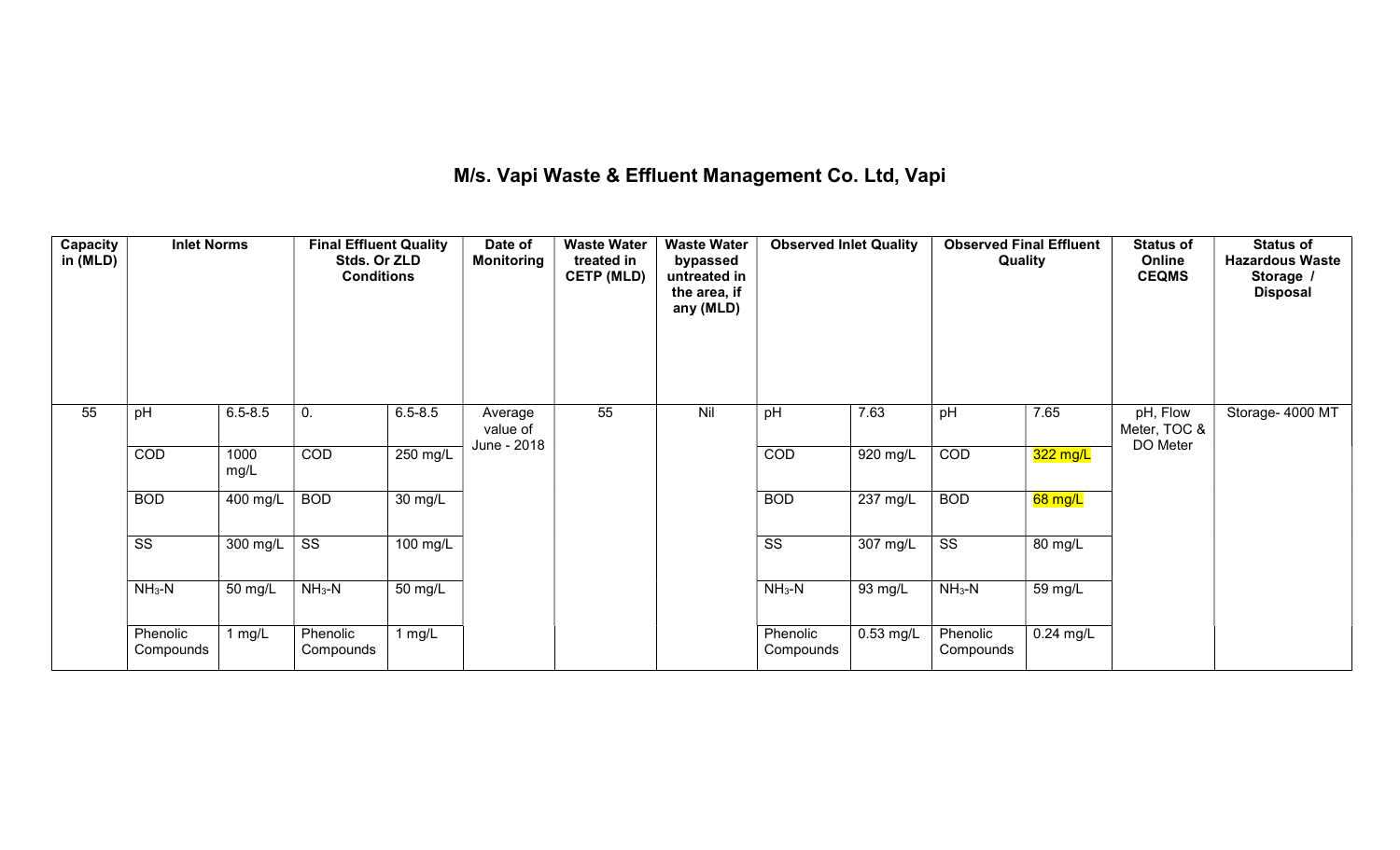# M/s. Sachin Infra Environment Ltd., GIDC-Sachin, Surat

| Capacity<br>in (MLD) | <b>Inlet Norms</b>    |                  | <b>Final Effluent Quality</b><br>Stds. Or ZLD<br><b>Conditions</b> |                      | Date of<br><b>Monitoring</b>       | <b>Waste Water</b><br>treated in<br><b>CETP (MLD)</b> | <b>Waste Water</b><br>bypassed<br>untreated in<br>the area, if<br>any (MLD) | <b>Observed Inlet Quality</b> |             | Quality               | <b>Observed Final Effluent</b> | <b>Status of</b><br>Online<br><b>CEQMS</b> | <b>Status of</b><br><b>Hazardous Waste</b><br>Storage /<br><b>Disposal</b> |
|----------------------|-----------------------|------------------|--------------------------------------------------------------------|----------------------|------------------------------------|-------------------------------------------------------|-----------------------------------------------------------------------------|-------------------------------|-------------|-----------------------|--------------------------------|--------------------------------------------|----------------------------------------------------------------------------|
| 50                   | pH                    | Not<br>Furnished | pH                                                                 | $6.5 - 8.5$          | Average<br>value of<br>June - 2018 | 40                                                    | Nil                                                                         | pH                            | 7.62        | pH                    | 7.53                           | pH, Flow<br>Meter, TOC                     | Storage - 150 MT                                                           |
|                      | COD                   | 1000<br>mg/L     | COD                                                                | 250 mg/L             |                                    |                                                       |                                                                             | COD                           | 1259 mg/L   | COD                   | $310$ mg/L                     |                                            |                                                                            |
|                      | <b>BOD</b>            | 400 mg/L         | <b>BOD</b>                                                         | $30 \text{ mg/L}$    |                                    |                                                       |                                                                             | <b>BOD</b>                    | 395 mg/L    | <b>BOD</b>            | $\overline{27}$ mg/L           |                                            |                                                                            |
|                      | SS                    | 300 mg/L         | SS                                                                 | 100 mg/L             |                                    |                                                       |                                                                             | SS                            | 516 mg/L    | SS                    | $516$ mg/L                     |                                            |                                                                            |
|                      | $NH3-N$               | 50 mg/L          | $NH3-N$                                                            | 50 mg/L              |                                    |                                                       |                                                                             | $NH3-N$                       | 6 mg/L      | $NH_3-N$              | 22 mg/L                        |                                            |                                                                            |
|                      | Phenolic<br>Compounds | 1 mg/ $L$        | Phenolic<br>Compounds                                              | $\overline{01}$ mg/L |                                    |                                                       |                                                                             | Phenolic<br>Compounds         | $0.45$ mg/L | Phenolic<br>Compounds | $0.27$ mg/L                    |                                            |                                                                            |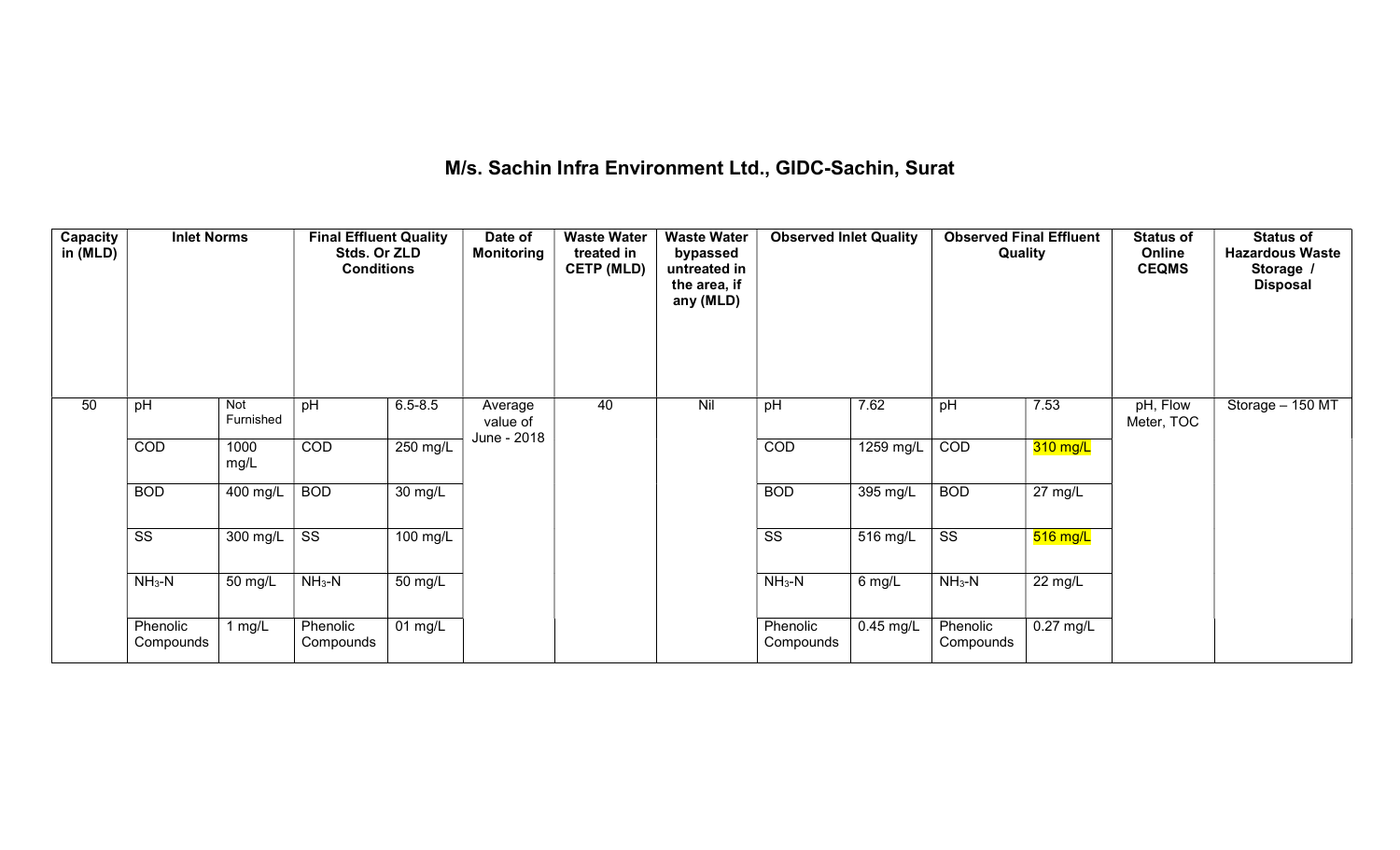## M/s. Globe Enviro Care Ltd. [chemical units], GIDC-Sachin, Surat

| Capacity<br>in (MLD) | <b>Inlet Norms</b>     |              | <b>Final Effluent Quality</b><br>Stds. Or ZLD<br><b>Conditions</b> |                       | Date of<br><b>Monitoring</b>       | <b>Waste Water</b><br>treated in<br><b>CETP (MLD)</b> | <b>Waste Water</b><br>bypassed<br>untreated in<br>the area, if<br>any (MLD) | <b>Observed Inlet Quality</b> |             | <b>Observed Final Effluent</b><br>Quality |             | <b>Status of</b><br>Online<br><b>CEQMS</b> | <b>Status of</b><br><b>Hazardous Waste</b><br>Storage<br><b>Disposal</b> |
|----------------------|------------------------|--------------|--------------------------------------------------------------------|-----------------------|------------------------------------|-------------------------------------------------------|-----------------------------------------------------------------------------|-------------------------------|-------------|-------------------------------------------|-------------|--------------------------------------------|--------------------------------------------------------------------------|
| 0.50                 | pH                     | 6.5 to 8.5   | pH                                                                 | 6.5 to 8.5            | Average<br>value of<br>June - 2018 | 0.35                                                  | Nil                                                                         | pH                            | 7.31        | pH                                        | 7.65        | pH, TOC,<br>TSS, Flow<br>meter             | Storage - 24 MT                                                          |
|                      | COD                    | 3000<br>mg/L | COD                                                                | 250 mg/L              |                                    |                                                       |                                                                             | COD                           | 1826 mg/L   | COD                                       | 265 mg/L    |                                            |                                                                          |
|                      | <b>BOD</b>             | 1200<br>mg/L | <b>BOD</b>                                                         | $\overline{30}$ mg/L  |                                    |                                                       |                                                                             | <b>BOD</b>                    | 515 mg/L    | <b>BOD</b>                                | 28 mg/L     |                                            |                                                                          |
|                      | $\overline{\text{ss}}$ | 300 mg/L     | $\overline{\text{ss}}$                                             | $\overline{100}$ mg/L |                                    |                                                       |                                                                             | $\overline{\text{ss}}$        | 232 mg/L    | $\overline{\text{ss}}$                    | 140 mg/L    |                                            |                                                                          |
|                      | $NH3-N$                | 50 mg/L      | $NH3-N$                                                            | 50 mg/L               |                                    |                                                       |                                                                             | $NH3-N$                       | 85 mg/L     | $NH_3-N$                                  | 46 mg/L     |                                            |                                                                          |
|                      | Phenolic<br>Compounds  | 1 $mg/L$     | Phenolic<br>Compounds                                              | 1 $mg/L$              |                                    |                                                       |                                                                             | Phenolic<br>Compounds         | $0.82$ mg/L | Phenolic<br>Compounds                     | $0.69$ mg/L |                                            |                                                                          |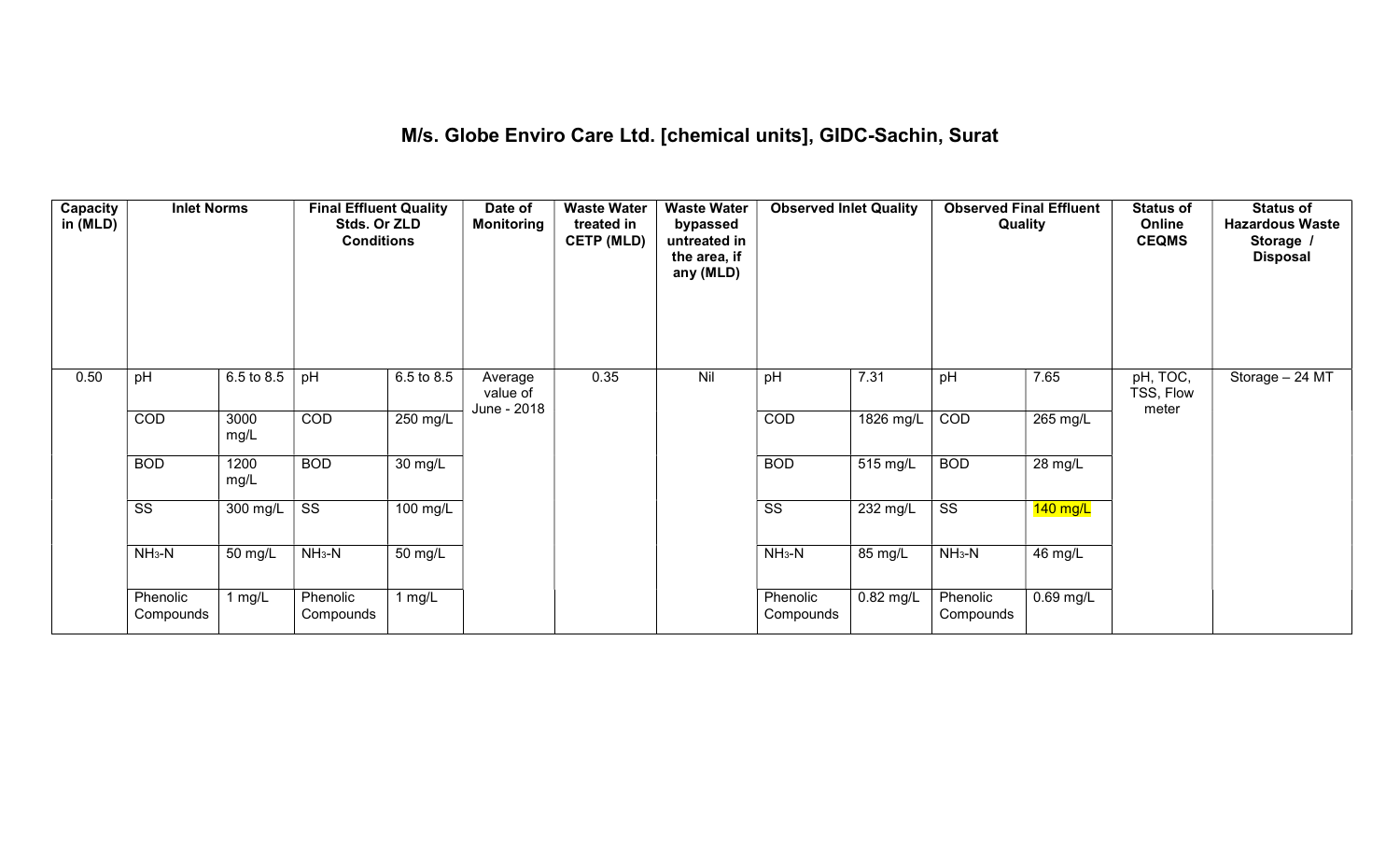## M/s. Pandesara Infrastructure Ltd., GIDC-Pandesara, Surat

| Capacity<br>in (MLD) | <b>Inlet Norms</b>     |              | <b>Final Effluent Quality</b><br>Stds. Or ZLD<br><b>Conditions</b> |             | Date of<br>Monitoring              | <b>Waste Water</b><br>treated in<br><b>CETP (MLD)</b> | <b>Waste Water</b><br>bypassed<br>untreated in<br>the area, if<br>any (MLD) | <b>Observed Inlet Quality</b> |             | <b>Observed Final Effluent</b><br>Quality |             | <b>Status of</b><br>Online<br><b>CEQMS</b> | <b>Status of</b><br><b>Hazardous Waste</b><br>Storage /<br><b>Disposal</b> |
|----------------------|------------------------|--------------|--------------------------------------------------------------------|-------------|------------------------------------|-------------------------------------------------------|-----------------------------------------------------------------------------|-------------------------------|-------------|-------------------------------------------|-------------|--------------------------------------------|----------------------------------------------------------------------------|
| 100                  | pH                     | $6.5 - 8.5$  | pH                                                                 | $6.5 - 8.5$ | Average<br>value of<br>June - 2018 | 88                                                    | Nil                                                                         | pH                            | 6.87        | pH                                        | 7.35        | pH, Flow<br>Meter, TOC,<br>COD             | Storage $-900$ MT                                                          |
|                      | COD                    | 1000<br>mg/L | COD                                                                | 250 mg/L    |                                    |                                                       |                                                                             | COD                           | 1108 mg/L   | COD                                       | 268 mg/L    |                                            |                                                                            |
|                      | <b>BOD</b>             | 400 mg/L     | <b>BOD</b>                                                         | 30 mg/L     |                                    |                                                       |                                                                             | <b>BOD</b>                    | 355 mg/L    | <b>BOD</b>                                | $27$ mg/L   |                                            |                                                                            |
|                      | $\overline{\text{ss}}$ | 300 mg/L     | $\overline{\text{ss}}$                                             | 100 mg/L    |                                    |                                                       |                                                                             | $\overline{\text{ss}}$        | 208 mg/L    | $\overline{\text{ss}}$                    | 30 mg/L     |                                            |                                                                            |
|                      | $NH3-N$                | 50 mg/L      | $NH3-N$                                                            | 50 mg/L     |                                    |                                                       |                                                                             | $NH3-N$                       | 46 mg/L     | $NH3-N$                                   | 16 mg/L     |                                            |                                                                            |
|                      | Phenolic<br>Compounds  | 01 mg/L      | Phenolic<br>Compounds                                              | 01 $mg/L$   |                                    |                                                       |                                                                             | Phenolic<br>Compounds         | $0.60$ mg/L | Phenolic<br>Compounds                     | $0.32$ mg/L |                                            |                                                                            |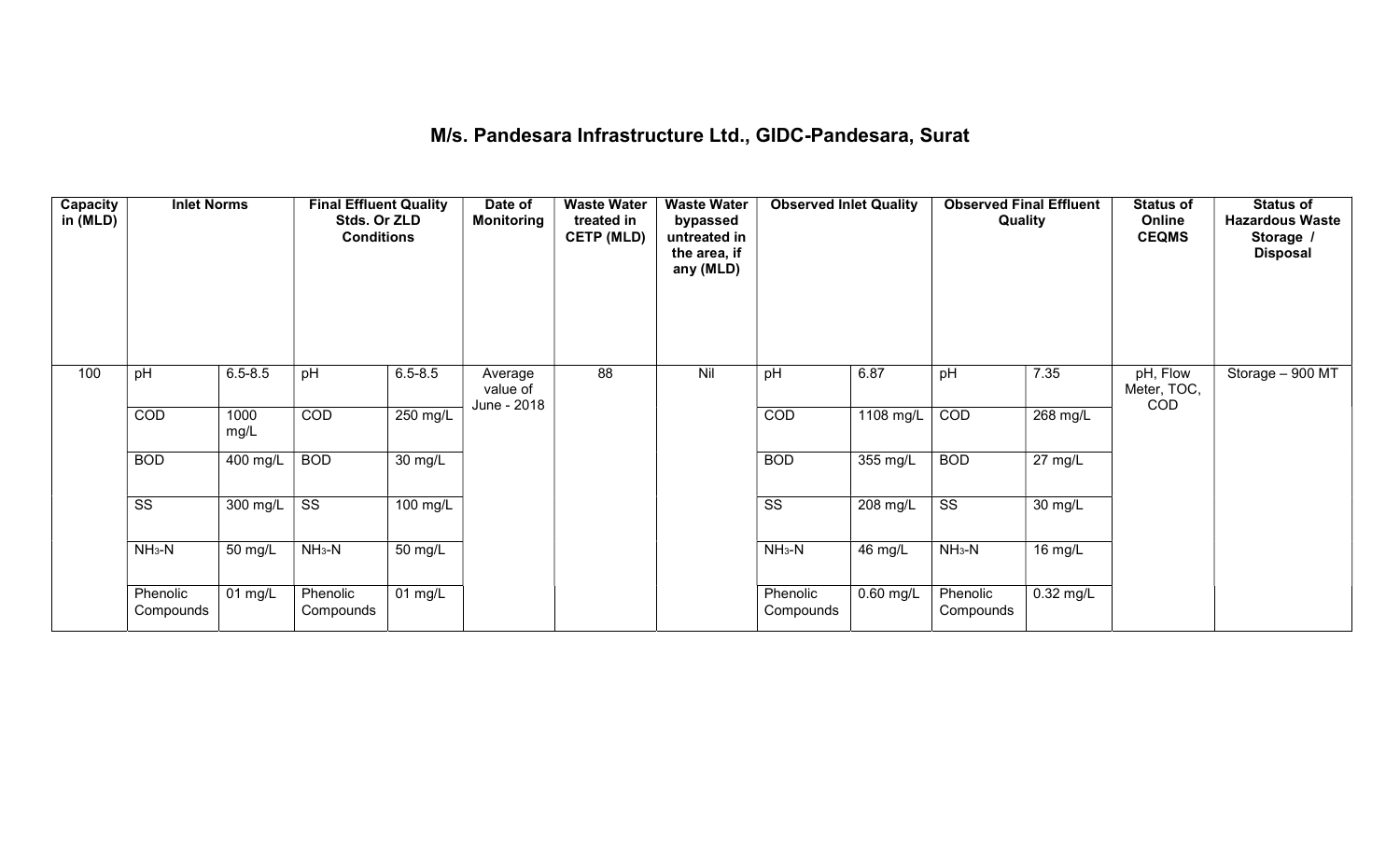#### M/s. Palsana Enviro Protection Ltd., (PEPL), Kadodara, Surat

| Capacity<br>in (MLD) | <b>Inlet Norms</b>     |              | <b>Final Effluent Quality</b><br>Stds. Or ZLD<br><b>Conditions</b> |                   | Date of<br><b>Monitoring</b>       | <b>Waste Water</b><br>treated in<br><b>CETP (MLD)</b> | <b>Waste Water</b><br>bypassed<br>untreated in<br>the area, if<br>any (MLD) | <b>Observed Inlet Quality</b> |                       | <b>Observed Final Effluent</b><br>Quality |             | <b>Status of</b><br>Online<br><b>CEQMS</b> | <b>Status of</b><br><b>Hazardous Waste</b><br>Storage /<br><b>Disposal</b> |
|----------------------|------------------------|--------------|--------------------------------------------------------------------|-------------------|------------------------------------|-------------------------------------------------------|-----------------------------------------------------------------------------|-------------------------------|-----------------------|-------------------------------------------|-------------|--------------------------------------------|----------------------------------------------------------------------------|
| 100                  | pH                     | 6.5 to 8.5   | pH                                                                 | 6.5 to 8.5        | Average<br>value of<br>June - 2018 | 95                                                    | Nil                                                                         | pH                            | 7.12                  | pH                                        | 7.89        | pH, Flow<br>Meter, COD,<br>BOD, TSS        | Storage- 634 MT<br>Disposed-118 MT                                         |
|                      | COD                    | 1000<br>mg/L | COD                                                                | 250 mg/L          |                                    |                                                       |                                                                             | COD                           | 1072 mg/L             | COD                                       | 239 mg/L    |                                            |                                                                            |
|                      | <b>BOD</b>             | 400 mg/L     | <b>BOD</b>                                                         | $30 \text{ mg/L}$ |                                    |                                                       |                                                                             | <b>BOD</b>                    | $\overline{285}$ mg/L | <b>BOD</b>                                | 26 mg/L     |                                            |                                                                            |
|                      | $\overline{\text{ss}}$ | 300 mg/L     | $\overline{\text{ss}}$                                             | $100$ mg/L        |                                    |                                                       |                                                                             | $\overline{\text{ss}}$        | $152$ mg/L            | $\overline{\text{ss}}$                    | 36 mg/L     |                                            |                                                                            |
|                      | $NH3-N$                | 50 mg/L      | $NH3-N$                                                            | 50 mg/L           |                                    |                                                       |                                                                             | $NH3-N$                       | 17 mg/L               | $NH3-N$                                   | 11 $mg/L$   |                                            |                                                                            |
|                      | Phenolic<br>Compounds  | 1 mg/ $L$    | Phenolic<br>Compounds                                              | 1 mg/L            |                                    |                                                       |                                                                             | Phenolic<br>Compounds         | $0.58$ mg/L           | Phenolic<br>Compounds                     | $0.35$ mg/L |                                            |                                                                            |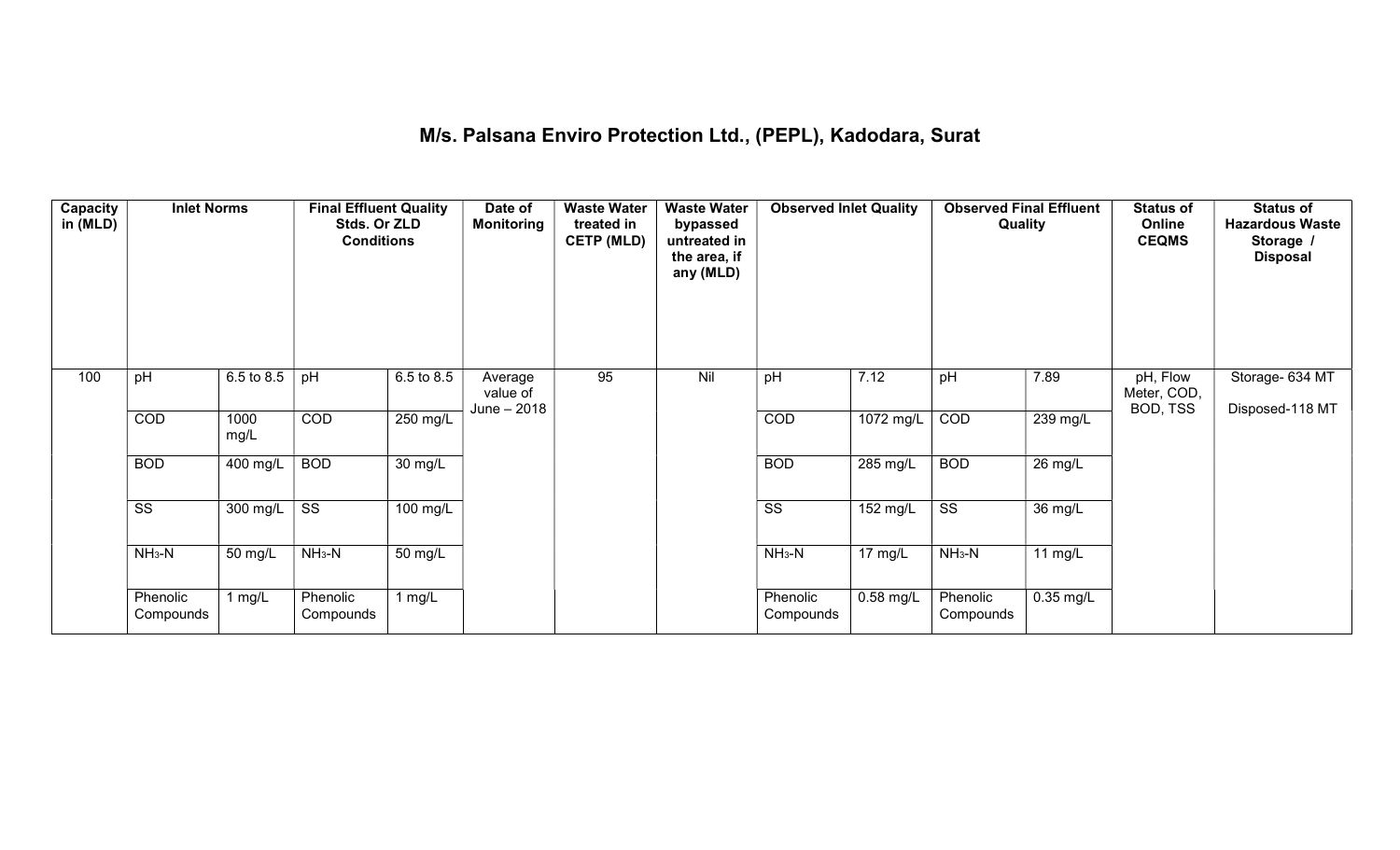#### M/s. New Palsana Industrial Co. Op. Society Ltd., Palsana, Surat

| Capacity<br>in (MLD) | <b>Inlet Norms</b>     |              | <b>Final Effluent Quality</b><br>Stds. Or ZLD<br><b>Conditions</b> |                       | Date of<br><b>Monitoring</b>       | <b>Waste Water</b><br>treated in<br><b>CETP (MLD)</b> | <b>Waste Water</b><br>bypassed<br>untreated in<br>the area, if<br>any (MLD) | <b>Observed Inlet Quality</b> |             | <b>Observed Final Effluent</b><br><b>Quality</b> |                      | <b>Status of</b><br>Online<br><b>CEQMS</b> | <b>Status of</b><br><b>Hazardous Waste</b><br>Storage /<br><b>Disposal</b> |
|----------------------|------------------------|--------------|--------------------------------------------------------------------|-----------------------|------------------------------------|-------------------------------------------------------|-----------------------------------------------------------------------------|-------------------------------|-------------|--------------------------------------------------|----------------------|--------------------------------------------|----------------------------------------------------------------------------|
| 45                   | pH                     | $6.5 - 8.5$  | pH                                                                 | $6.5 - 8.5$           | Average<br>value of<br>June - 2018 | $\overline{22}$                                       | Nil                                                                         | pH                            | 7.535       | pH                                               | 7.86                 | pH, Flow<br>meter, COD,<br>BOD, TSS        | Storage -50 MT                                                             |
|                      | COD                    | 1000<br>mg/L | COD                                                                | 250 mg/L              |                                    |                                                       |                                                                             | COD                           | 926 mg/L    | COD                                              | 186 mg/L             |                                            |                                                                            |
|                      | <b>BOD</b>             | 400 mg/L     | <b>BOD</b>                                                         | $\overline{30}$ mg/L  |                                    |                                                       |                                                                             | <b>BOD</b>                    | 245 mg/L    | <b>BOD</b>                                       | $\overline{27}$ mg/L |                                            |                                                                            |
|                      | $\overline{\text{ss}}$ | 300 mg/L     | $\overline{\text{ss}}$                                             | $\overline{560}$ mg/L |                                    |                                                       |                                                                             | $\overline{\text{ss}}$        | 184 mg/L    | $\overline{\text{ss}}$                           | 31 mg/L              |                                            |                                                                            |
|                      | $NH3-N$                | 50 mg/L      | $NH3-N$                                                            | 50 mg/L               |                                    |                                                       |                                                                             | $NH3-N$                       | 23 mg/L     | $NH3-N$                                          | $11$ mg/L            |                                            |                                                                            |
|                      | Phenolic<br>Compounds  | 1 $mg/L$     | Phenolic<br>Compounds                                              | 1 mg/L                |                                    |                                                       |                                                                             | Phenolic<br>Compounds         | $0.54$ mg/L | Phenolic<br>Compounds                            | $0.31$ mg/L          |                                            |                                                                            |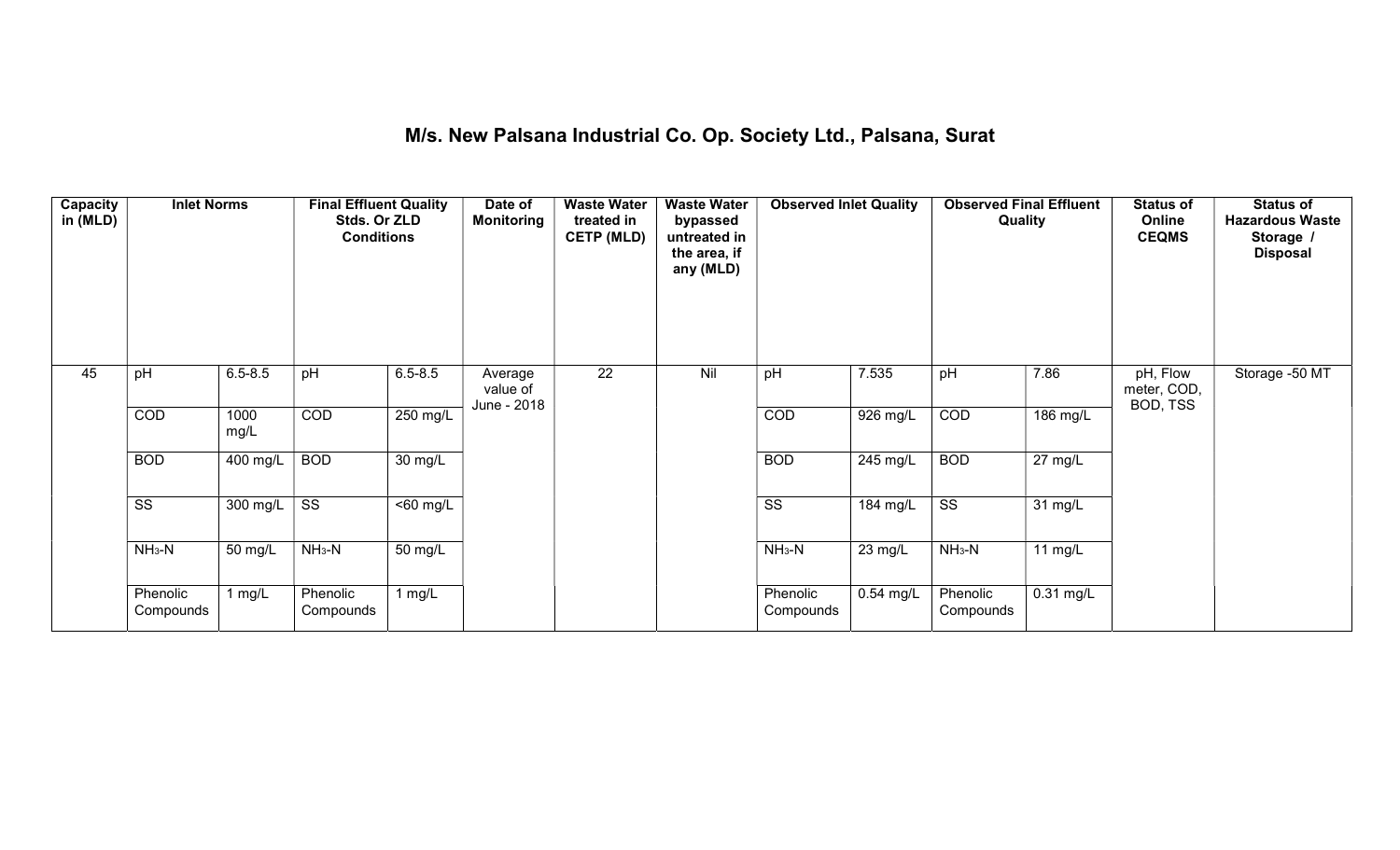#### M/s. Gujarat Eco Textile Park Pvt Ltd, Palsana, Surat

| Capacity<br>in (MLD) | <b>Inlet Norms</b>     |              | <b>Final Effluent Quality</b><br>Stds. Or ZLD<br><b>Conditions</b> |                       | Date of<br><b>Monitoring</b>       | <b>Waste Water</b><br>treated in<br><b>CETP (MLD)</b> | <b>Waste Water</b><br>bypassed<br>untreated in<br>the area, if<br>any (MLD) | <b>Observed Inlet Quality</b> |             | <b>Observed Final Effluent</b><br>Quality |                      | <b>Status of</b><br>Online<br><b>CEQMS</b> | <b>Status of</b><br><b>Hazardous Waste</b><br>Storage /<br><b>Disposal</b> |
|----------------------|------------------------|--------------|--------------------------------------------------------------------|-----------------------|------------------------------------|-------------------------------------------------------|-----------------------------------------------------------------------------|-------------------------------|-------------|-------------------------------------------|----------------------|--------------------------------------------|----------------------------------------------------------------------------|
| 60                   | pH                     | $6.5 - 8.5$  | pH                                                                 | 6.5 to 8.5            | Average<br>value of<br>June - 2018 | 35                                                    | Nil                                                                         | pH                            | 7.57        | pH                                        | 7.68                 | pH, Flow<br>Meter, COD<br>Meter            | Storage - 180 MT<br>Disposed - 27 MT                                       |
|                      | COD                    | 1000<br>mg/L | COD                                                                | 250 mg/L              |                                    |                                                       |                                                                             | COD                           | 890 mg/L    | COD                                       | 204 mg/L             | including<br><b>TOC</b>                    |                                                                            |
|                      | <b>BOD</b>             | 400 mg/L     | <b>BOD</b>                                                         | 100 mg/L              |                                    |                                                       |                                                                             | <b>BOD</b>                    | 306 mg/L    | <b>BOD</b>                                | $\overline{26}$ mg/L |                                            |                                                                            |
|                      | $\overline{\text{ss}}$ | 300 mg/L     | $\overline{\text{ss}}$                                             | $\overline{560}$ mg/L |                                    |                                                       |                                                                             | $\overline{\text{ss}}$        | 206 mg/L    | $\overline{\text{ss}}$                    | 42 mg/L              |                                            |                                                                            |
|                      | $NH3-N$                | 50 mg/L      | $NH_3-N$                                                           | 50 mg/L               |                                    |                                                       |                                                                             | $NH3-N$                       | 32 mg/L     | $NH3-N$                                   | 17 mg/L              |                                            |                                                                            |
|                      | Phenolic<br>Compounds  |              | Phenolic<br>Compounds                                              | 1 $mg/L$              |                                    |                                                       |                                                                             | Phenolic<br>Compounds         | $0.53$ mg/L | Phenolic<br>Compounds                     | $0.35$ mg/L          |                                            |                                                                            |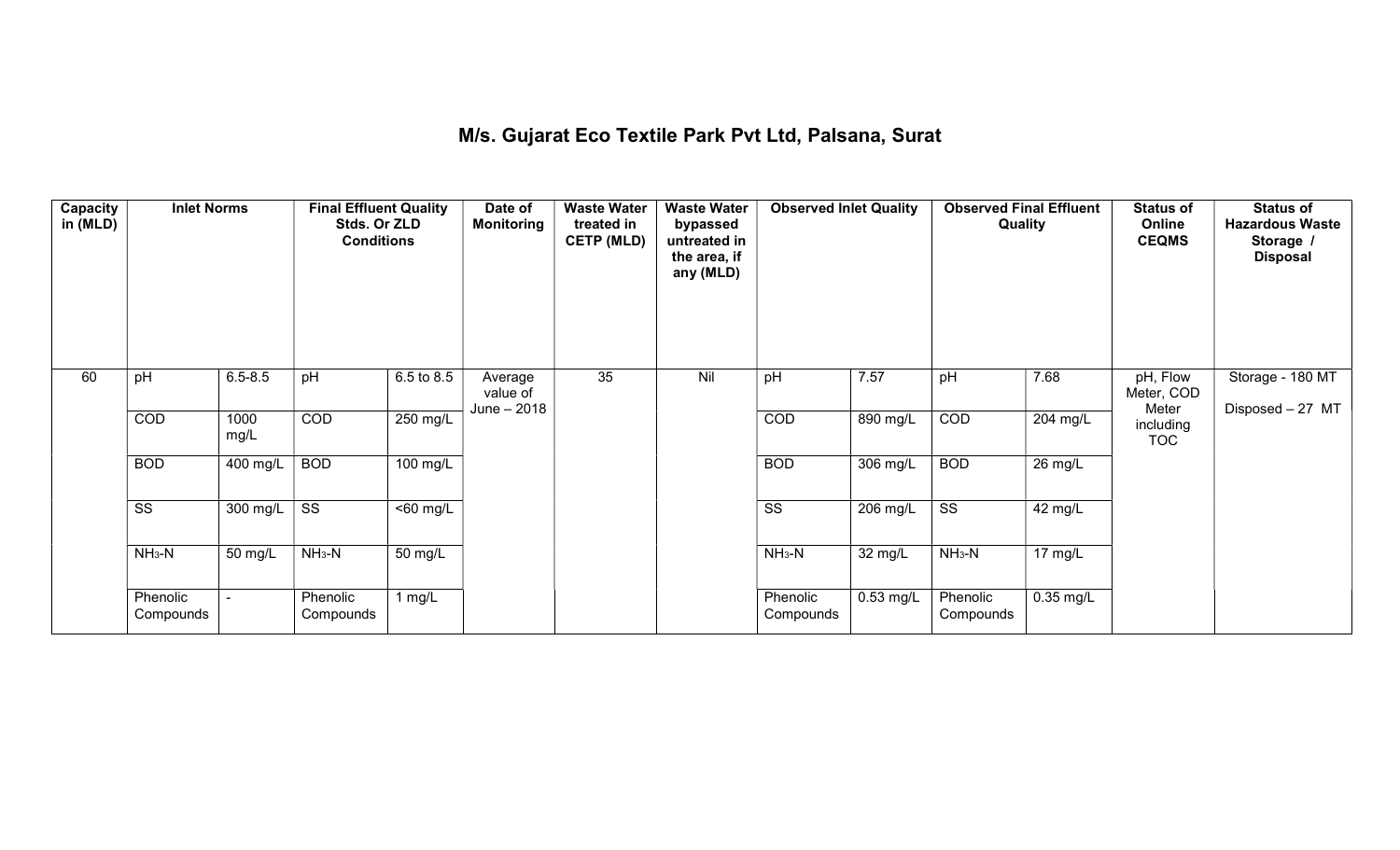## M/s. Fairdeal Textile Parks Pvt. Ltd, Kosamaba, Surat

| Capacity<br>in (MLD) | <b>Inlet Norms</b>     |                          | <b>Final Effluent Quality</b><br>Stds. Or ZLD<br><b>Conditions</b> |                      | Date of<br><b>Monitoring</b>          | <b>Waste Water</b><br>treated in<br><b>CETP (MLD)</b> | <b>Waste Water</b><br>bypassed<br>untreated in<br>the area, if<br>any (MLD) | Ob<br>served Inlet Quality |                          | <b>Observed Final Effluent</b><br>Quality |                | <b>Status of</b><br>Online<br><b>CEQMS</b> | <b>Status of</b><br><b>Hazardous Waste</b><br>Storage /<br><b>Disposal</b> |
|----------------------|------------------------|--------------------------|--------------------------------------------------------------------|----------------------|---------------------------------------|-------------------------------------------------------|-----------------------------------------------------------------------------|----------------------------|--------------------------|-------------------------------------------|----------------|--------------------------------------------|----------------------------------------------------------------------------|
| 2.25                 | pH                     |                          | pH                                                                 | 6.5 to 8.5           | No visit in<br>the month<br>of June - | 1.00                                                  | Nil                                                                         | pH                         | ۰                        | pH                                        | $\blacksquare$ | pH, Flow<br>Meter                          |                                                                            |
|                      | COD                    | 500 mg/L                 | COD                                                                | 100 mg/L             | 2018                                  |                                                       |                                                                             | COD                        | $\blacksquare$           | COD                                       | $\blacksquare$ |                                            |                                                                            |
|                      | <b>BOD</b>             | 200 mg/L                 | <b>BOD</b>                                                         | $\overline{30}$ mg/L |                                       |                                                       |                                                                             | <b>BOD</b>                 | $\overline{\phantom{a}}$ | <b>BOD</b>                                | ۰              |                                            |                                                                            |
|                      | $\overline{\text{ss}}$ | $\overline{\phantom{0}}$ | $\overline{\text{ss}}$                                             | $50$ mg/L            |                                       |                                                       |                                                                             | $\overline{\text{ss}}$     | $\blacksquare$           | $\overline{\text{ss}}$                    | $\sim$         |                                            |                                                                            |
|                      | $NH3-N$                | $\blacksquare$           | $NH3-N$                                                            | 50 mg/L              |                                       |                                                       |                                                                             | $NH3-N$                    | $\sim$                   | $NH3-N$                                   | $\sim$         |                                            |                                                                            |
|                      | Phenolic<br>Compounds  |                          | Phenolic<br>Compounds                                              | 1 $mg/L$             |                                       |                                                       |                                                                             | Phenolic<br>Compounds      |                          | Phenolic<br>Compounds                     |                |                                            |                                                                            |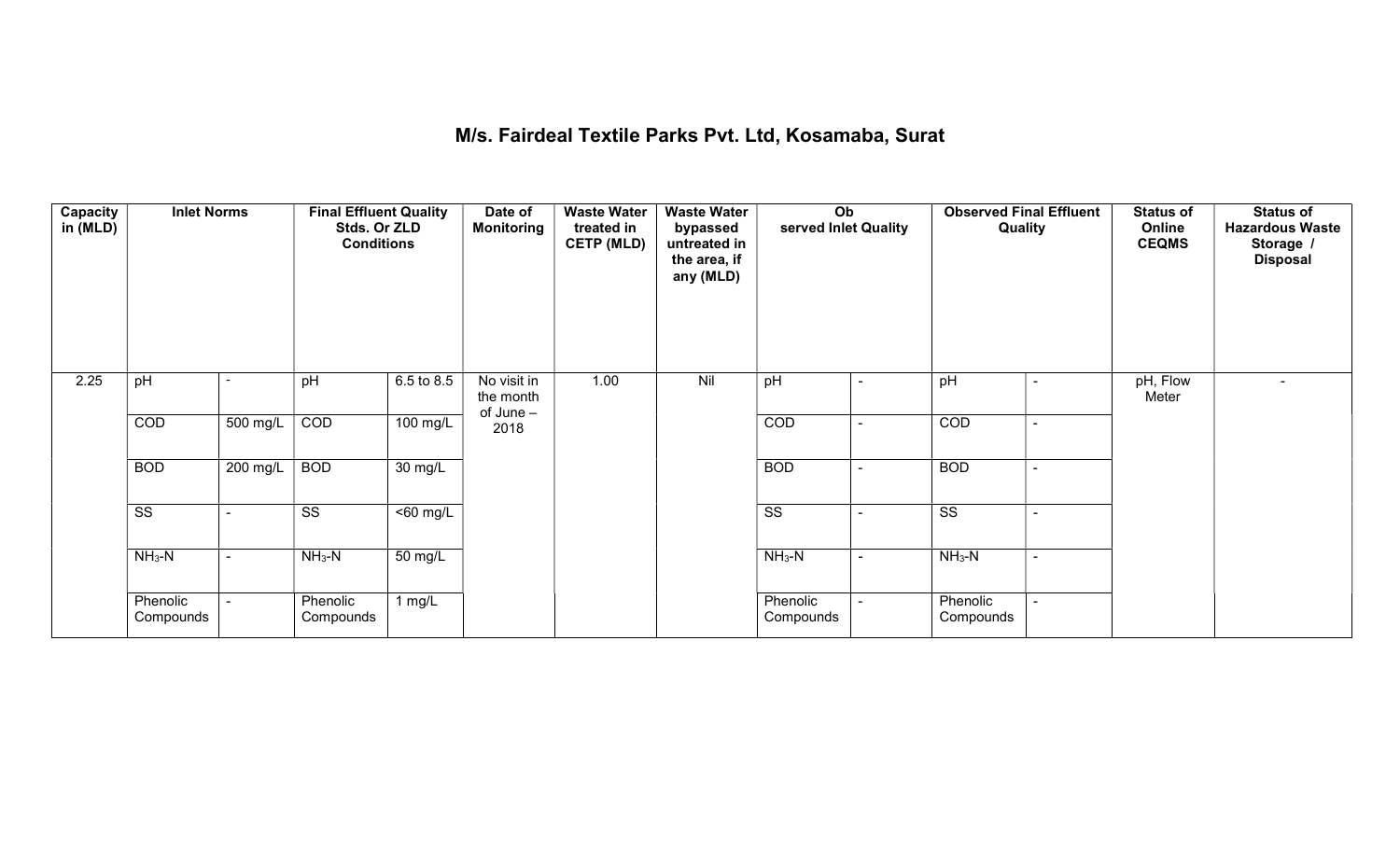# M/s. Panoli Enviro Technology Ltd., GIDC-Panoil, Bharuch

| Capacity<br>in (MLD) | <b>Inlet Norms</b>     |              | <b>Final Effluent Quality</b><br>Stds. Or ZLD<br><b>Conditions</b> |                    | Date of<br><b>Monitoring</b>       | <b>Waste Water</b><br>treated in<br><b>CETP (MLD)</b> | <b>Waste Water</b><br>bypassed<br>untreated in<br>the area, if<br>any (MLD) | <b>Observed Inlet Quality</b> |                        | <b>Observed Final Effluent</b><br>Quality |                        | <b>Status of</b><br>Online<br><b>CEQMS</b> | <b>Status of</b><br><b>Hazardous Waste</b><br>Storage /<br><b>Disposal</b> |
|----------------------|------------------------|--------------|--------------------------------------------------------------------|--------------------|------------------------------------|-------------------------------------------------------|-----------------------------------------------------------------------------|-------------------------------|------------------------|-------------------------------------------|------------------------|--------------------------------------------|----------------------------------------------------------------------------|
| 1.00                 | pH                     |              | pH                                                                 | $5.5 - 8.5$        | Average<br>value of<br>June - 2018 | 0.35                                                  | Nil                                                                         | pH                            | 6.8                    | pH                                        | 7.56                   | pH, Flow<br>Meter, TOC                     | Storage - 125 MT                                                           |
|                      | COD                    | 3500<br>mg/L | COD                                                                | 500 mg/L           |                                    |                                                       |                                                                             | COD                           | 2668 mg/L              | COD                                       | $\overline{7}$ 13 mg/L |                                            |                                                                            |
|                      | <b>BOD</b>             | 1000<br>mg/L | <b>BOD</b>                                                         | $100 \text{ mg/L}$ |                                    |                                                       |                                                                             | <b>BOD</b>                    | $866$ mg/L             | <b>BOD</b>                                | 101 mg/L               |                                            |                                                                            |
|                      | $\overline{\text{SS}}$ |              | $\overline{\text{ss}}$                                             | 100 mg/L           |                                    |                                                       |                                                                             | $\overline{\text{ss}}$        | $\overline{51}$ 2 mg/L | $\overline{\text{SS}}$                    | $138 \text{ mg/L}$     |                                            |                                                                            |
|                      | $NH3-N$                | 100 mg/L     | $NH3-N$                                                            | 50 mg/L            |                                    |                                                       |                                                                             | $NH3-N$                       | 115 mg/L               | $NH3-N$                                   | 60 mg/L                |                                            |                                                                            |
|                      | Phenolic<br>Compounds  | 1 $mg/L$     | Phenolic<br>Compounds                                              | 1 mg/L             |                                    |                                                       |                                                                             | Phenolic<br>Compounds         | 3.18 mg/L              | Phenolic<br>Compounds                     | $0.93$ mg/L            |                                            |                                                                            |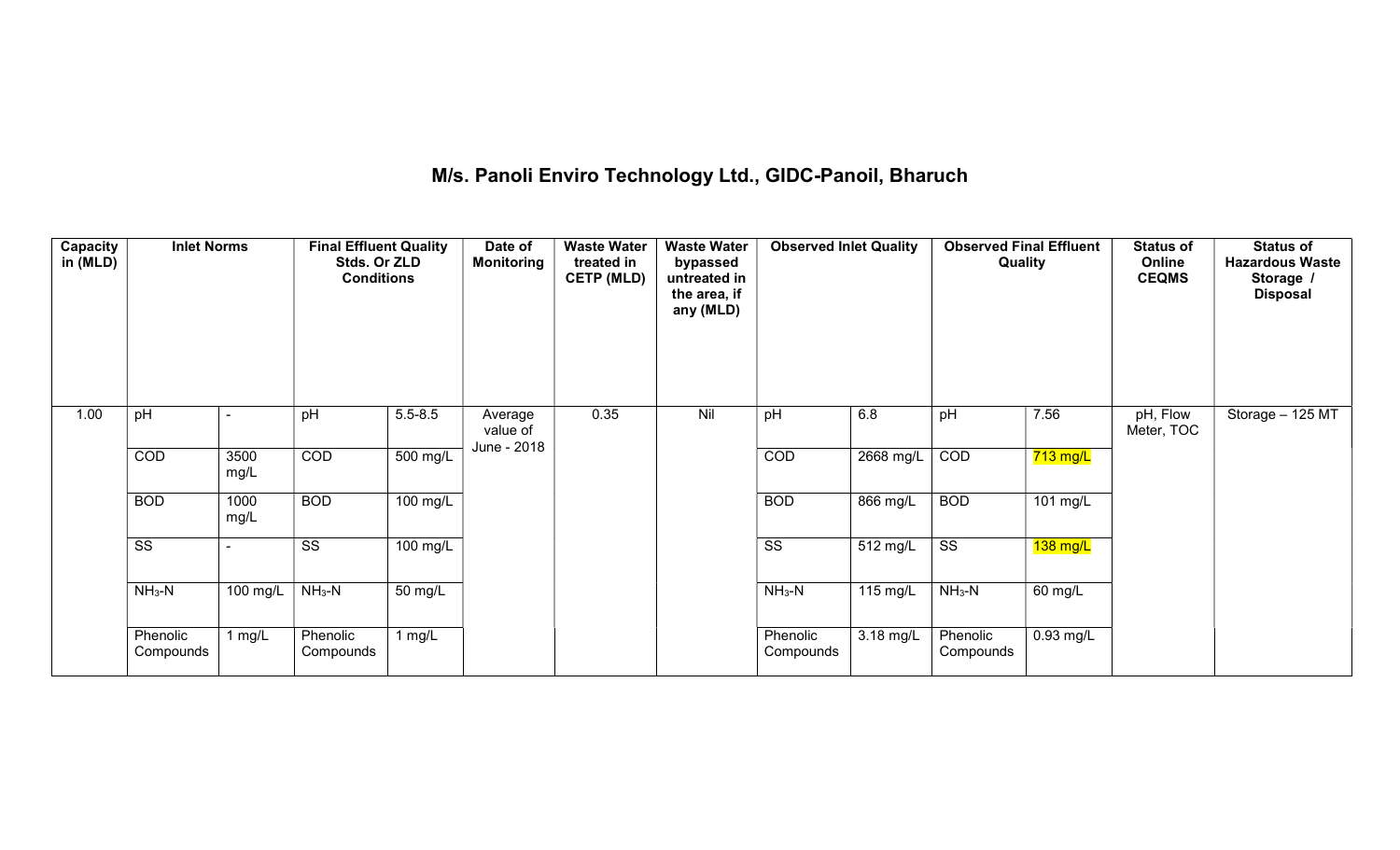## M/s. Enviro Technology Ltd., GIDC-Ankleshwar, Bharuch

| Capacity<br>in (MLD) | <b>Inlet Norms</b>                              |                       | <b>Final Effluent Quality</b><br>Stds. Or ZLD<br><b>Conditions</b> |                      | Date of<br><b>Monitoring</b>       | <b>Waste Water</b><br>treated in<br><b>CETP (MLD)</b> | <b>Waste Water</b><br>bypassed<br>untreated in<br>the area, if<br>any (MLD) | <b>Observed Inlet Quality</b>        |                   | <b>Observed Final Effluent</b><br>Quality |           | <b>Status of</b><br>Online<br><b>CEQMS</b> | <b>Status of</b><br><b>Hazardous Waste</b><br>Storage /<br><b>Disposal</b> |
|----------------------|-------------------------------------------------|-----------------------|--------------------------------------------------------------------|----------------------|------------------------------------|-------------------------------------------------------|-----------------------------------------------------------------------------|--------------------------------------|-------------------|-------------------------------------------|-----------|--------------------------------------------|----------------------------------------------------------------------------|
| 1.80                 | pH                                              |                       | pH                                                                 | $5.5 - 8.5$          | Average<br>value of<br>June - 2018 | 1.10                                                  | Nil                                                                         | pH                                   | 6.54              | pH                                        | 7.77      | pH, Flow,<br>COD, BOD,<br>TSS, TOC         |                                                                            |
|                      | COD                                             | 11000<br>mg/L         | COD                                                                | 1000<br>mg/L         |                                    |                                                       |                                                                             | COD                                  | 3176 mg/L         | COD                                       | 621 mg/L  |                                            |                                                                            |
|                      | BOD <sub>(3</sub><br>days at<br>$27^{\circ}C$ ) | 3600<br>mg/L          | BOD(3)<br>days at<br>$27^{\circ}C$ )                               | 200 mg/L             |                                    |                                                       |                                                                             | BOD(3)<br>days at<br>$27^{\circ}C$ ) | 1115 mg/L         | BOD(3)<br>days at<br>$27^{\circ}C$ )      | $20$ mg/L |                                            |                                                                            |
|                      | $\overline{\text{ss}}$                          |                       | SS                                                                 | 100 mg/L             |                                    |                                                       |                                                                             | $\overline{\text{ss}}$               | 209 mg/L          | SS                                        | 67 mg/L   |                                            |                                                                            |
|                      | $NH3-N$                                         | $\overline{100}$ mg/L | $NH3-N$                                                            | $\overline{50}$ mg/L |                                    |                                                       |                                                                             | $NH3-N$                              | $25 \text{ mg/L}$ | $NH3-N$                                   | 45 mg/L   |                                            |                                                                            |
|                      | Phenolic<br>Compounds                           | 1 mg/L                | Phenolic<br>Compounds                                              | 1 $mg/L$             |                                    |                                                       |                                                                             | Phenolic<br>Compounds                |                   | Phenolic<br>Compounds                     |           |                                            |                                                                            |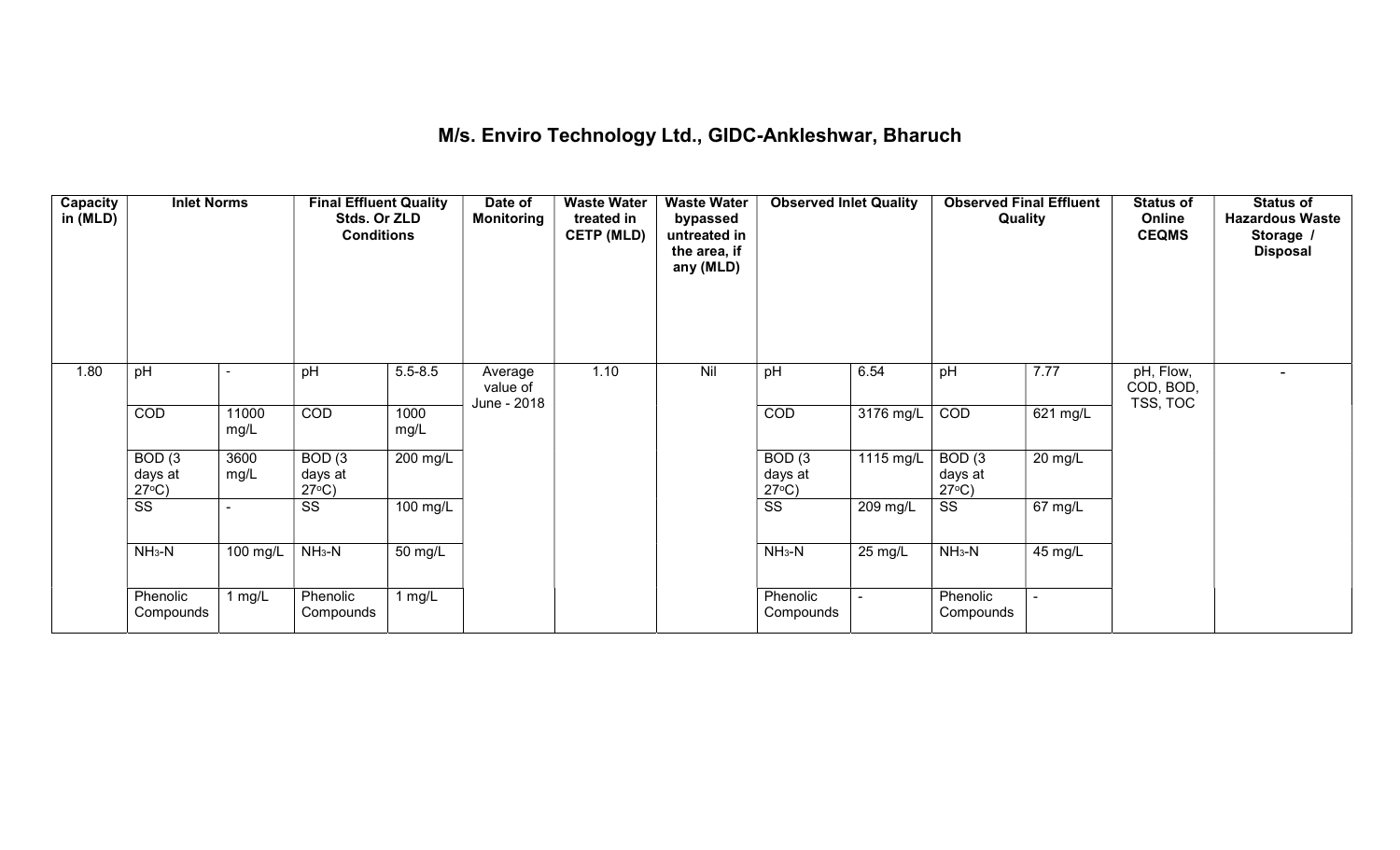#### M/s. Narmada Clean Tech Ltd., (Bharuch Eco-Aqua Infrastructure Ltd.,) (BEAIL), Ankleshwar

| Capacity<br>in (MLD) | <b>Inlet Norms</b>     |              | <b>Final Effluent Quality</b><br>Stds. Or ZLD<br><b>Conditions</b> |                       | Date of<br><b>Monitoring</b>       | <b>Waste Water</b><br>treated in<br><b>CETP (MLD)</b> | <b>Waste Water</b><br>bypassed<br>untreated in<br>the area, if<br>any (MLD) | <b>Observed Inlet Quality</b> |            | <b>Observed Final Effluent</b><br>Quality |                   | <b>Status of</b><br>Online<br><b>CEQMS</b> | <b>Status of</b><br><b>Hazardous Waste</b><br>Storage<br><b>Disposal</b> |
|----------------------|------------------------|--------------|--------------------------------------------------------------------|-----------------------|------------------------------------|-------------------------------------------------------|-----------------------------------------------------------------------------|-------------------------------|------------|-------------------------------------------|-------------------|--------------------------------------------|--------------------------------------------------------------------------|
| 40                   | pH                     | $6.5 - 8.5$  | pH                                                                 | $6-9$                 | Average<br>value of<br>June - 2018 | 40                                                    | Nil                                                                         | pH                            | 7.58       | pH                                        | 6.83              | pH, Flow<br>Meter, TOC,<br><b>TSS</b>      | Storage - 4000 MT                                                        |
|                      | COD                    | 1000<br>mg/L | COD                                                                | $\overline{500}$ mg/L |                                    |                                                       |                                                                             | COD                           | 689 mg/L   | COD                                       | 370 mg/L          |                                            |                                                                          |
|                      | <b>BOD</b>             | 200 mg/L     | <b>BOD</b>                                                         | 100 mg/L              |                                    |                                                       |                                                                             | <b>BOD</b>                    | 195 mg/L   | <b>BOD</b>                                | $17 \text{ mg/L}$ |                                            |                                                                          |
|                      | $\overline{\text{ss}}$ | $150$ mg/L   | SS                                                                 | $100$ mg/L            |                                    |                                                       |                                                                             | $\overline{\text{ss}}$        | $209$ mg/L | $\overline{\text{ss}}$                    | 113 mg/L          |                                            |                                                                          |
|                      | $NH3-N$                | 50 mg/L      | $NH3-N$                                                            | 50 mg/L               |                                    |                                                       |                                                                             | $NH3-N$                       | 89 mg/L    | $NH3-N$                                   | 44 mg/L           |                                            |                                                                          |
|                      | Phenolic<br>Compounds  | 5 mg/L       | Phenolic<br>Compounds                                              | 5 mg/L                |                                    |                                                       |                                                                             | Phenolic<br>Compounds         |            | Phenolic<br>Compounds                     |                   |                                            |                                                                          |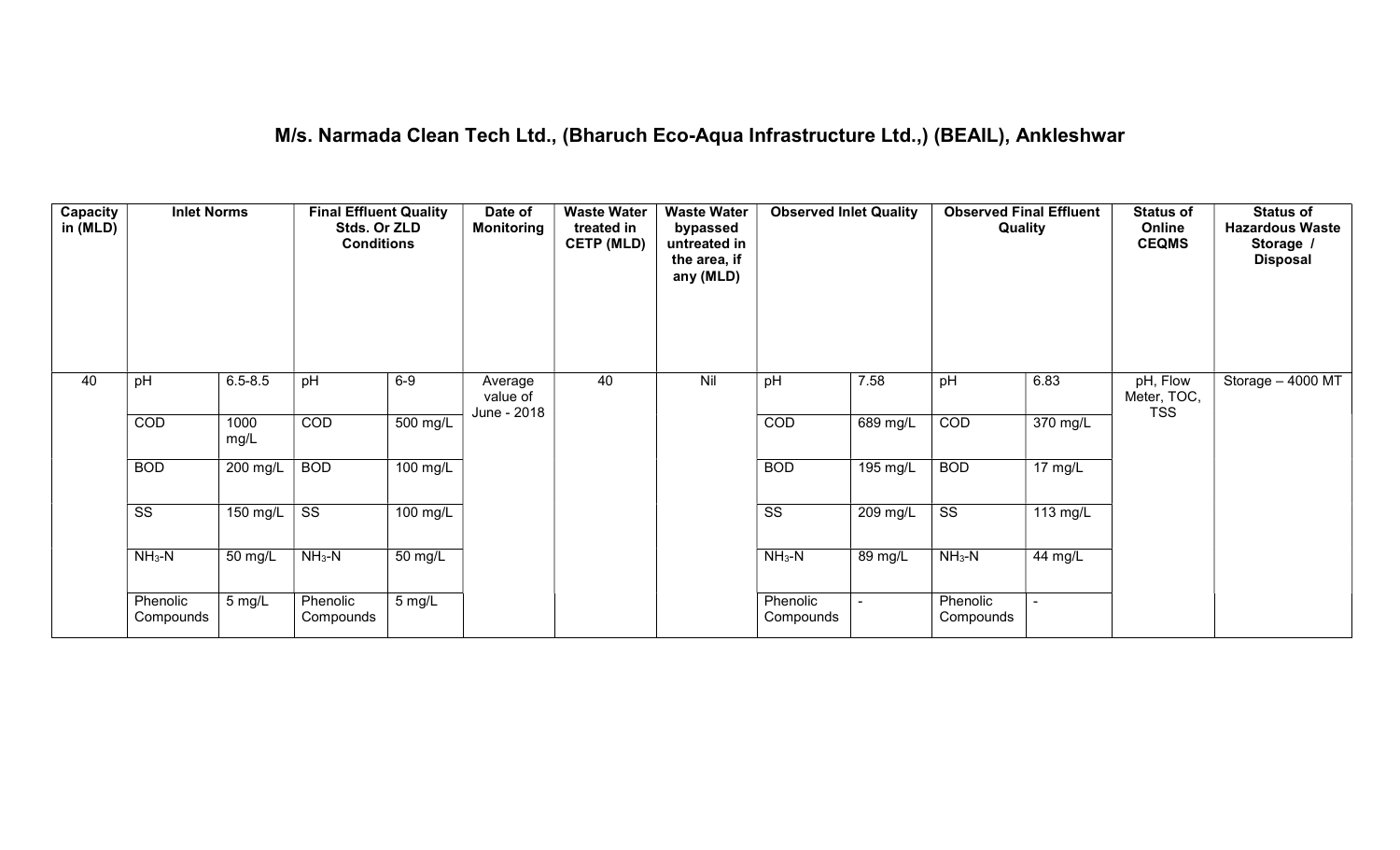# M/s. Nandesari Industrial Association (CETP), GIDC-Nandesari, Vadodara

| Capacity<br>in (MLD) | <b>Inlet Norms</b>     |              | <b>Final Effluent Quality</b><br>Stds. Or ZLD<br><b>Conditions</b> |                    | Date of<br>Monitoring              | <b>Waste Water</b><br>treated in<br><b>CETP (MLD)</b> | <b>Waste Water</b><br>bypassed<br>untreated in<br>the area, if<br>any (MLD) | <b>Observed Inlet Quality</b> |               | <b>Observed Final Effluent</b><br>Quality |            | <b>Status of</b><br>Online<br><b>CEQMS</b>          | <b>Status of</b><br><b>Hazardous Waste</b><br>Storage /<br><b>Disposal</b> |
|----------------------|------------------------|--------------|--------------------------------------------------------------------|--------------------|------------------------------------|-------------------------------------------------------|-----------------------------------------------------------------------------|-------------------------------|---------------|-------------------------------------------|------------|-----------------------------------------------------|----------------------------------------------------------------------------|
| 6.80                 | pH                     | 5 to 9       | pH                                                                 | 6.5 to 8.5         | Average<br>value of<br>June - 2018 | 4.80                                                  | Nil                                                                         | pH                            | 7.35          | pH                                        | 6.84       | pH, COD,<br>BOD, TSS,<br>NH <sub>3</sub> -N, Color, |                                                                            |
|                      | COD                    | 1500<br>mg/L | COD                                                                | 250 mg/L           |                                    |                                                       |                                                                             | COD                           | 959 mg/L      | COD                                       | 306 mg/L   | TOC,<br>Temperature                                 |                                                                            |
|                      | <b>BOD</b>             | 500 mg/L     | <b>BOD</b>                                                         | 100 mg/L           |                                    |                                                       |                                                                             | <b>BOD</b>                    | 247 mg/L      | <b>BOD</b>                                | 40 mg/L    |                                                     |                                                                            |
|                      | $\overline{\text{ss}}$ | 600 mg/L     | $\overline{\text{ss}}$                                             | $100 \text{ mg/L}$ |                                    |                                                       |                                                                             | $\overline{\text{ss}}$        | 310 mg/L      | $\overline{\text{ss}}$                    | 73 mg/L    |                                                     |                                                                            |
|                      | $NH3-N$                | 50 mg/L      | $NH3-N$                                                            | 50 mg/L            |                                    |                                                       |                                                                             | $NH_3-N$                      | 10 mg/L       | $NH3-N$                                   | 2 mg/L     |                                                     |                                                                            |
|                      | Phenolic<br>Compounds  | 5 mg/L       | Phenolic<br>Compounds                                              | 1 mg/L             |                                    |                                                       |                                                                             | Phenolic<br>Compounds         | 0.845<br>mg/L | Phenolic<br>Compounds                     | <b>BDL</b> |                                                     |                                                                            |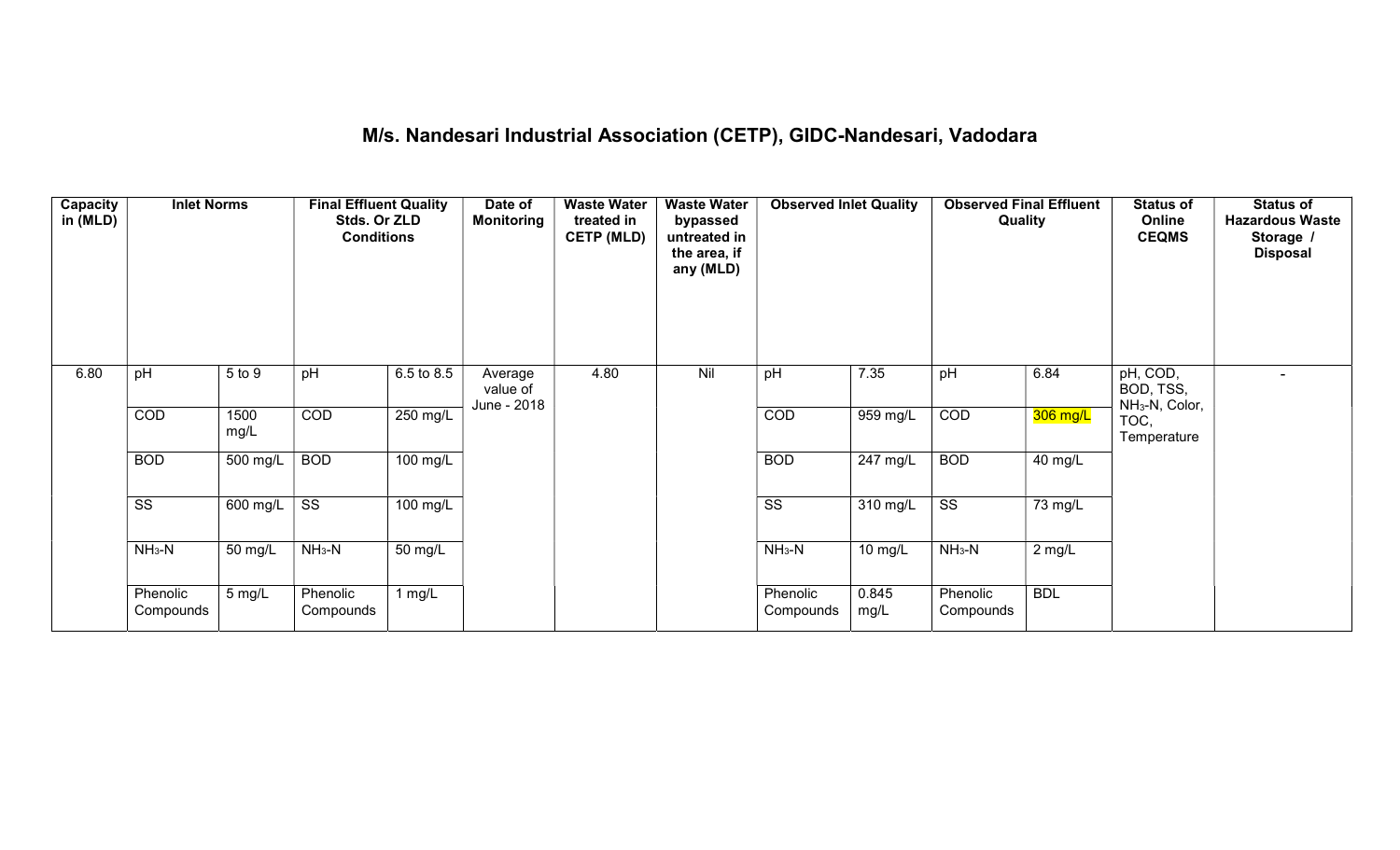# M/s. Enviro Infrastructure Co. Ltd., Umraya (Padra), Vadodara

| Capacity<br>in (MLD) | <b>Inlet Norms</b>     |              | <b>Final Effluent Quality</b><br>Stds. Or ZLD<br><b>Conditions</b> |                    | Date of<br>Monitoring              | <b>Waste Water</b><br>treated in<br><b>CETP (MLD)</b> | <b>Waste Water</b><br>bypassed<br>untreated in<br>the area, if<br>any (MLD) | <b>Observed Inlet Quality</b> |                       | <b>Observed Final Effluent</b><br>Quality |            | <b>Status of</b><br>Online<br><b>CEQMS</b> | <b>Status of</b><br><b>Hazardous Waste</b><br>Storage /<br><b>Disposal</b> |
|----------------------|------------------------|--------------|--------------------------------------------------------------------|--------------------|------------------------------------|-------------------------------------------------------|-----------------------------------------------------------------------------|-------------------------------|-----------------------|-------------------------------------------|------------|--------------------------------------------|----------------------------------------------------------------------------|
| 4.50                 | pH                     | 5 to 9       | pH                                                                 | 6.5 to 8.5         | Average<br>value of<br>June - 2018 | 1.50                                                  | Nil                                                                         | pH                            | 7.69                  | pH                                        | 7.85       | pH, Flow<br>Meter, TOC,<br>TSS, Color,     |                                                                            |
|                      | COD                    | 2000<br>mg/L | COD                                                                | 250 mg/L           |                                    |                                                       |                                                                             | COD                           | 774 mg/L              | COD                                       | $276$ mg/L | $NH3-N$                                    |                                                                            |
|                      | <b>BOD</b>             | 500 mg/L     | <b>BOD</b>                                                         | $100$ mg/L         |                                    |                                                       |                                                                             | <b>BOD</b>                    | $178 \text{ mg/L}$    | <b>BOD</b>                                | 41 $mg/L$  |                                            |                                                                            |
|                      | $\overline{\text{ss}}$ | 600 mg/L     | $\overline{\text{ss}}$                                             | $100 \text{ mg/L}$ |                                    |                                                       |                                                                             | $\overline{\text{ss}}$        | $\overline{360}$ mg/L | $\overline{\text{ss}}$                    | 70 mg/L    |                                            |                                                                            |
|                      | $NH3-N$                | 50 mg/L      | $NH_3-N$                                                           | 50 mg/L            |                                    |                                                       |                                                                             | $NH3-N$                       | 8 mg/L                | $NH3-N$                                   | $2$ mg/L   |                                            |                                                                            |
|                      | Phenolic<br>Compounds  | 5 mg/L       | Phenolic<br>Compounds                                              | 1 $mg/L$           |                                    |                                                       |                                                                             | Phenolic<br>Compounds         | <b>BDL</b>            | Phenolic<br>Compounds                     | <b>BDL</b> |                                            |                                                                            |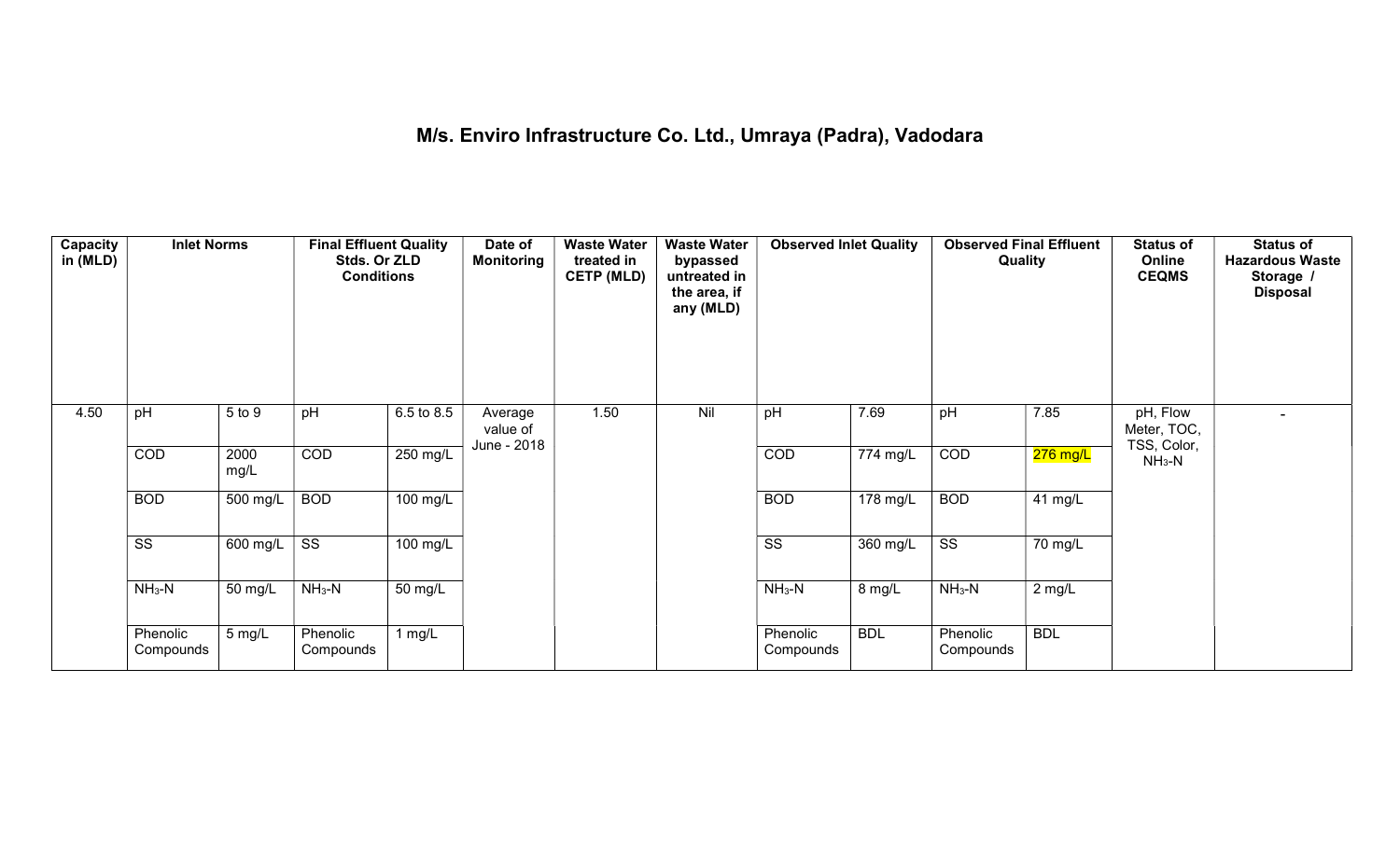## M/s. Naroda Enviro Project Ltd., Naroda, Ahmedabad

| Capacity<br>in (MLD) | <b>Inlet Norms</b>     |              | <b>Final Effluent Quality</b><br>Stds. Or ZLD<br><b>Conditions</b> |                      | Date of<br><b>Monitoring</b>       | <b>Waste Water</b><br>treated in<br><b>CETP (MLD)</b> | <b>Waste Water</b><br>bypassed<br>untreated in<br>the area, if<br>any (MLD) | <b>Observed Inlet Quality</b> | <b>Observed Final Effluent</b><br>Quality |             | <b>Status of</b><br>Online<br><b>CEQMS</b> | <b>Status of</b><br><b>Hazardous Waste</b><br>Storage /<br><b>Disposal</b> |
|----------------------|------------------------|--------------|--------------------------------------------------------------------|----------------------|------------------------------------|-------------------------------------------------------|-----------------------------------------------------------------------------|-------------------------------|-------------------------------------------|-------------|--------------------------------------------|----------------------------------------------------------------------------|
| 3.00                 | pH                     | $6.5 - 8.5$  | pH                                                                 | $6.5 - 8.5$          | Average<br>value of<br>June - 2018 | 3.00                                                  | Nil                                                                         | pH                            | pH                                        | 7.77        | $\overline{\phantom{0}}$                   |                                                                            |
|                      | COD                    | 2000<br>mg/L | COD                                                                | 250 mg/L             |                                    |                                                       |                                                                             | COD                           | COD                                       | 1374 mg/L   |                                            |                                                                            |
|                      | <b>BOD</b>             | 700 mg/L     | <b>BOD</b>                                                         | $\overline{30}$ mg/L |                                    |                                                       |                                                                             | <b>BOD</b>                    | <b>BOD</b>                                | 85 mg/L     |                                            |                                                                            |
|                      | $\overline{\text{ss}}$ | 300 mg/L     | $\overline{\text{ss}}$                                             | 100 mg/L             |                                    |                                                       |                                                                             | $\overline{\text{ss}}$        | $\overline{\text{ss}}$                    | $244$ mg/L  |                                            |                                                                            |
|                      | $NH3-N$                | 50 mg/L      | $NH3-N$                                                            | 50 mg/L              |                                    |                                                       |                                                                             | $NH3-N$                       | $NH3-N$                                   | 16 mg/L     |                                            |                                                                            |
|                      | Phenolic<br>Compounds  | 1 $mg/L$     | Phenolic<br>Compounds                                              | 1 $mg/L$             |                                    |                                                       |                                                                             | Phenolic<br>Compounds         | Phenolic<br>Compounds                     | $0.12$ mg/L |                                            |                                                                            |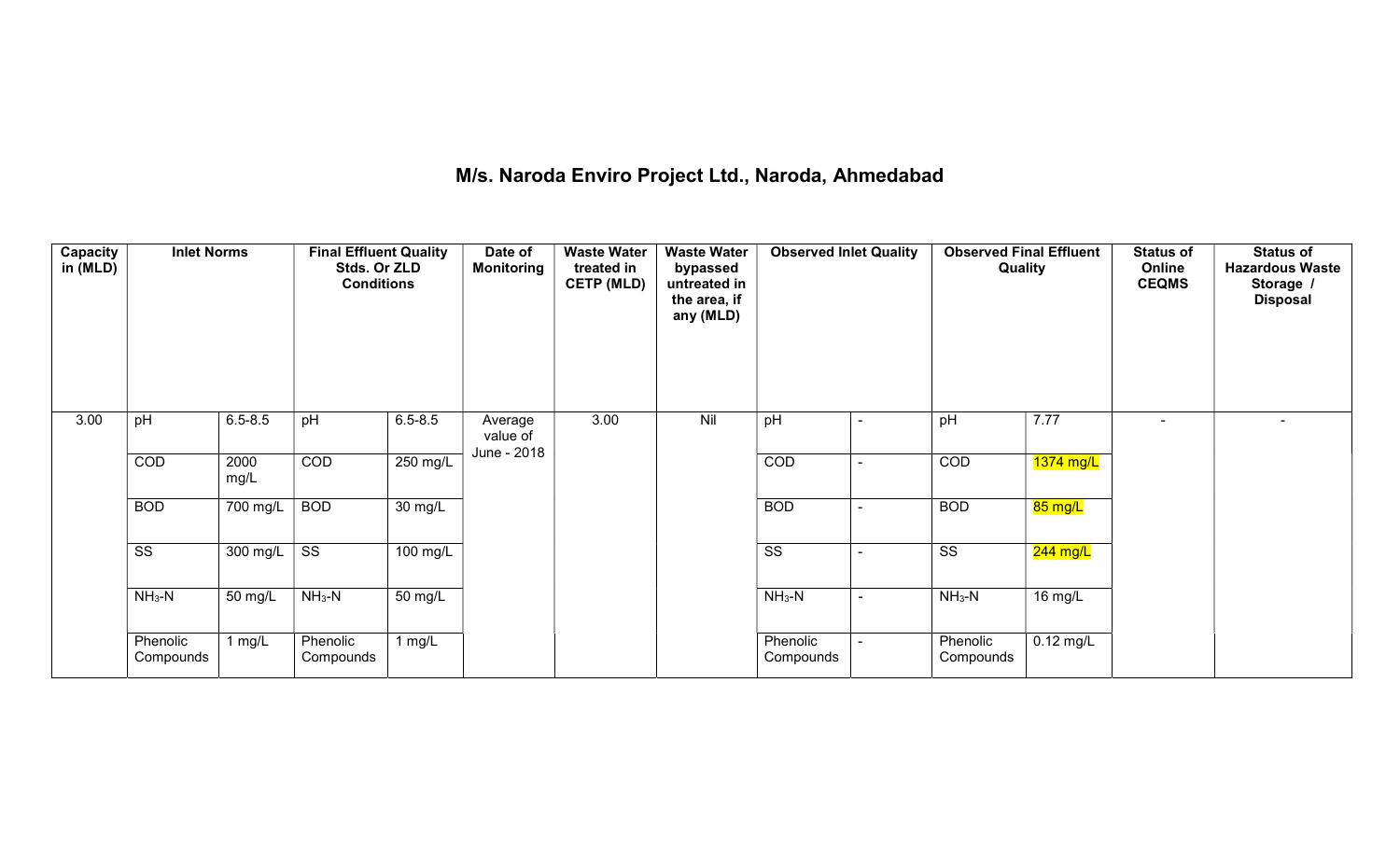## M/s. The Green Environment Services Co. Op. Society Ltd, Vatva, Ahmedabad

| Capacity<br>in (MLD) | <b>Inlet Norms</b>     |              | <b>Final Effluent Quality</b><br>Stds. Or ZLD<br><b>Conditions</b> |                       | Date of<br>Monitoring              | <b>Waste Water</b><br>treated in<br><b>CETP (MLD)</b> | <b>Waste Water</b><br>bypassed<br>untreated in<br>the area, if<br>any (MLD) | <b>Observed Inlet Quality</b> |                | <b>Observed Final Effluent</b><br>Quality |            | <b>Status of</b><br>Online<br><b>CEQMS</b> | <b>Status of</b><br><b>Hazardous Waste</b><br>Storage /<br><b>Disposal</b> |
|----------------------|------------------------|--------------|--------------------------------------------------------------------|-----------------------|------------------------------------|-------------------------------------------------------|-----------------------------------------------------------------------------|-------------------------------|----------------|-------------------------------------------|------------|--------------------------------------------|----------------------------------------------------------------------------|
| 16                   | pH                     | $6.5 - 8.5$  | pH                                                                 | $6.5 - 8.5$           | Average<br>value of<br>June - 2018 | $\overline{20}$                                       | Nil                                                                         | pH                            |                | pH                                        | 7.865      | pH, Flow<br>Meter, TOC,<br>COD, BOD,       | $\overline{\phantom{0}}$                                                   |
|                      | COD                    | 2000<br>mg/L | COD                                                                | 250 mg/L              |                                    |                                                       |                                                                             | COD                           |                | COD                                       | 841 mg/L   | <b>TSS</b>                                 |                                                                            |
|                      | <b>BOD</b>             | 700 mg/L     | <b>BOD</b>                                                         | 30 mg/L               |                                    |                                                       |                                                                             | <b>BOD</b>                    | $\blacksquare$ | <b>BOD</b>                                | $634$ mg/L |                                            |                                                                            |
|                      | $\overline{\text{ss}}$ | 300 mg/L     | $\overline{\text{ss}}$                                             | $\overline{100}$ mg/L |                                    |                                                       |                                                                             | $\overline{\text{ss}}$        |                | $\overline{\text{ss}}$                    | $128$ mg/L |                                            |                                                                            |
|                      | $NH3-N$                | 50 mg/L      | $NH3-N$                                                            | 50 mg/L               |                                    |                                                       |                                                                             | $NH3-N$                       | $\blacksquare$ | $NH3-N$                                   | 45 mg/L    |                                            |                                                                            |
|                      | Phenolic<br>Compounds  | 1 mg/L       | Phenolic<br>Compounds                                              | 1 $mg/L$              |                                    |                                                       |                                                                             | Phenolic<br>Compounds         |                | Phenolic<br>Compounds                     | <b>BDL</b> |                                            |                                                                            |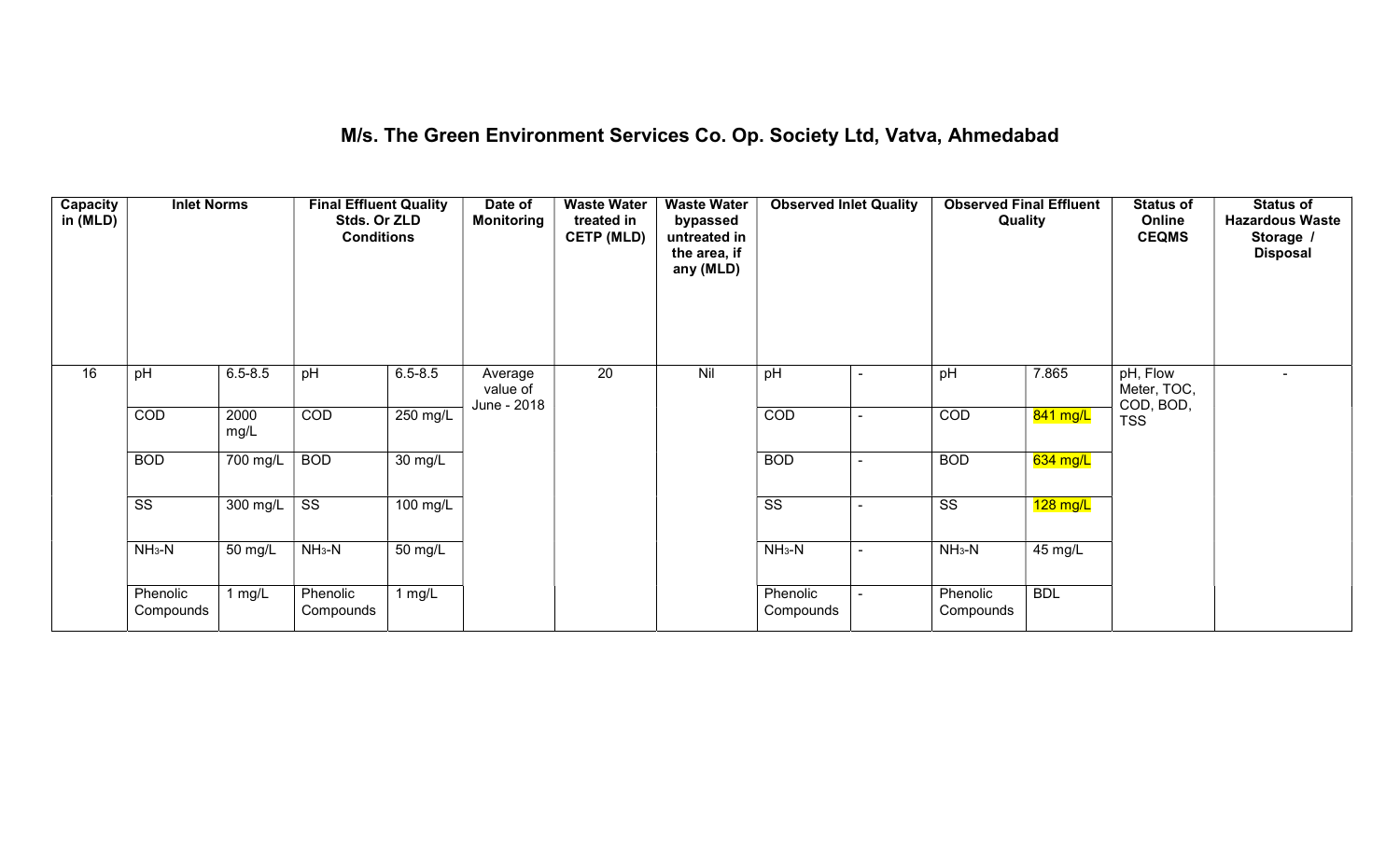## M/s. Odhav Enviro Project Ltd., Odhav, Ahmedabad

| Capacity<br>in (MLD) | <b>Inlet Norms</b>     |                              | <b>Final Effluent Quality</b><br>Stds. Or ZLD<br><b>Conditions</b> |             | Date of<br><b>Monitoring</b>       | <b>Waste Water</b><br>treated in<br><b>CETP (MLD)</b> | <b>Waste Water</b><br>bypassed<br>untreated in<br>the area, if<br>any (MLD) | <b>Observed Inlet Quality</b> |                          | <b>Observed Final Effluent</b><br>Quality |            | <b>Status of</b><br>Online<br><b>CEQMS</b>   | <b>Status of</b><br><b>Hazardous Waste</b><br>Storage /<br><b>Disposal</b> |
|----------------------|------------------------|------------------------------|--------------------------------------------------------------------|-------------|------------------------------------|-------------------------------------------------------|-----------------------------------------------------------------------------|-------------------------------|--------------------------|-------------------------------------------|------------|----------------------------------------------|----------------------------------------------------------------------------|
| 1.6                  | pH                     | $6.5 - 8.5$                  | pH                                                                 | $6.5 - 8.5$ | Average<br>value of<br>June - 2018 | 1.00                                                  | Nil                                                                         | pH                            | $\overline{\phantom{0}}$ | pH                                        | 7.26       | Flow meter at<br>inlet & outlet,<br>COD, pH, | Storage $-60$ MT<br>Disposed- 26 MT                                        |
|                      | COD                    | 2000<br>mg/L                 | COD                                                                | 250 mg/L    |                                    |                                                       |                                                                             | COD                           | $\sim$                   | COD                                       | $383$ mg/L | TSS, BOD                                     |                                                                            |
|                      | <b>BOD</b>             | 700 mg/L                     | <b>BOD</b>                                                         | 30 mg/L     |                                    |                                                       |                                                                             | <b>BOD</b>                    | $\blacksquare$           | <b>BOD</b>                                | $65$ mg/L  |                                              |                                                                            |
|                      | $\overline{\text{ss}}$ | $300 \overline{\text{mg/L}}$ | $\overline{\text{ss}}$                                             | 100 mg/L    |                                    |                                                       |                                                                             | $\overline{\text{ss}}$        | $\blacksquare$           | $\overline{\text{ss}}$                    | $142$ mg/L |                                              |                                                                            |
|                      | $NH3-N$                | 50 mg/L                      | $NH3-N$                                                            | 50 mg/L     |                                    |                                                       |                                                                             | $NH3-N$                       | $\blacksquare$           | $NH3-N$                                   | 11 $mg/L$  |                                              |                                                                            |
|                      | Phenolic<br>Compounds  | 1 $mg/L$                     | Phenolic<br>Compounds                                              | 1 $mg/L$    |                                    |                                                       |                                                                             | Phenolic<br>Compounds         | $\blacksquare$           | Phenolic<br>Compounds                     | <b>BDL</b> |                                              |                                                                            |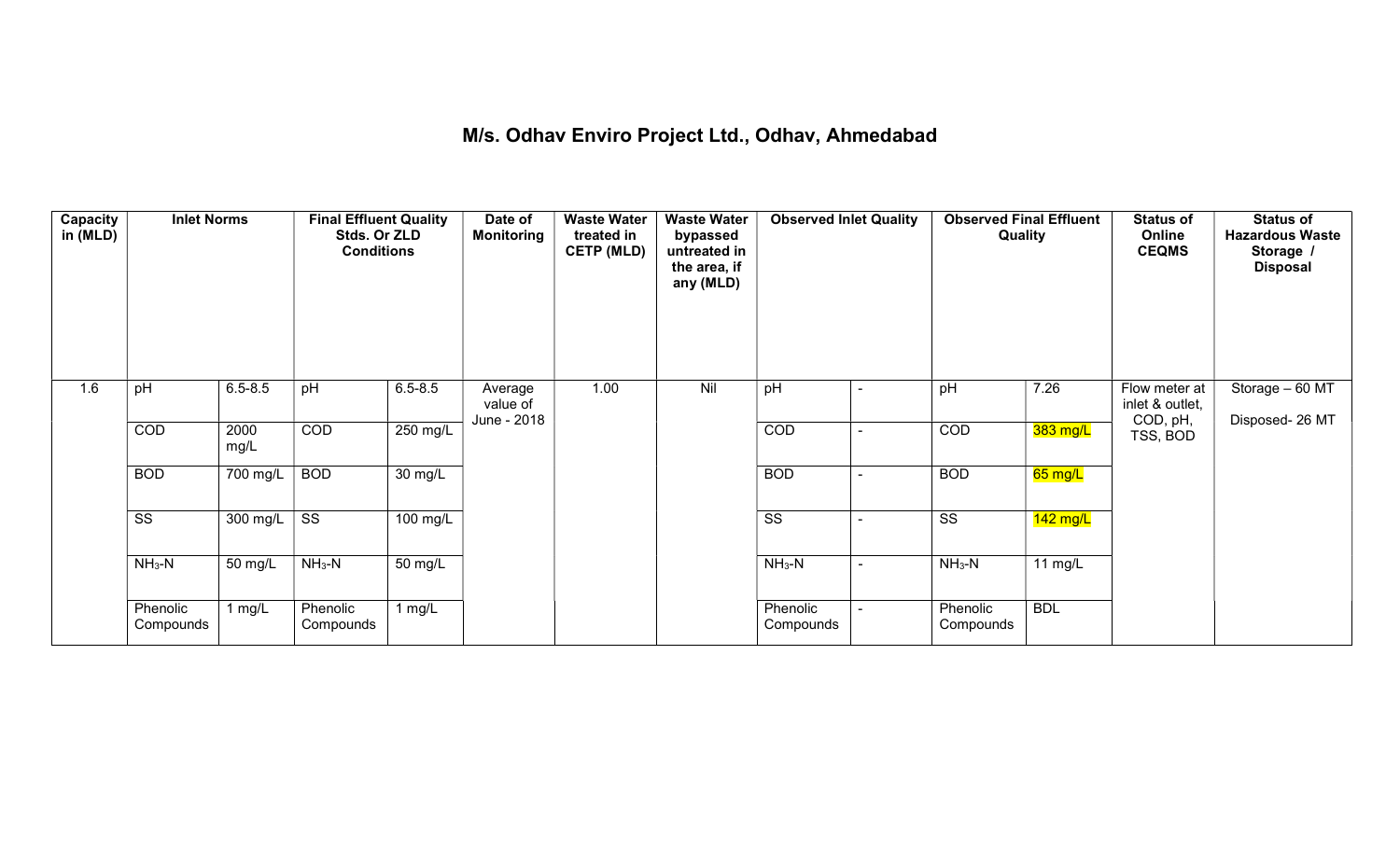## M/s. Odhav Green Enviro Project Association,Odhav, Ahmedabad

| Capacity<br>in (MLD) | <b>Inlet Norms</b>     |                  | <b>Final Effluent Quality</b><br>Stds. Or ZLD<br><b>Conditions</b> |                      | Date of<br><b>Monitoring</b>       | <b>Waste Water</b><br>treated in<br><b>CETP (MLD)</b> | <b>Waste Water</b><br>bypassed<br>untreated in<br>the area, if<br>any (MLD) | <b>Observed Inlet Quality</b> | <b>Observed Final Effluent</b><br>Quality |                      | <b>Status of</b><br>Online<br><b>CEQMS</b> | <b>Status of</b><br><b>Hazardous Waste</b><br>Storage /<br><b>Disposal</b> |
|----------------------|------------------------|------------------|--------------------------------------------------------------------|----------------------|------------------------------------|-------------------------------------------------------|-----------------------------------------------------------------------------|-------------------------------|-------------------------------------------|----------------------|--------------------------------------------|----------------------------------------------------------------------------|
| 1.00                 | pH                     | $6.5 - 8.5$      | pH                                                                 | $6.5 - 8.5$          | Average<br>value of<br>June - 2018 | 0.60                                                  | Nil                                                                         | pH                            | pH                                        | 8.06                 | $\overline{\phantom{a}}$                   | Storage - 10 MT                                                            |
|                      | COD                    | 750 mg/L         | COD                                                                | 250 mg/L             |                                    |                                                       |                                                                             | COD                           | COD                                       | 359 mg/L             |                                            |                                                                            |
|                      | <b>BOD</b>             | 250 mg/L         | <b>BOD</b>                                                         | $\overline{30}$ mg/L |                                    |                                                       |                                                                             | <b>BOD</b>                    | <b>BOD</b>                                | 48 mg/L              |                                            |                                                                            |
|                      | $\overline{\text{ss}}$ | 300 mg/L $\vert$ | $\overline{\text{ss}}$                                             | 100 mg/L             |                                    |                                                       |                                                                             | $\overline{\text{ss}}$        | $\overline{\text{ss}}$                    | 473 mg/L             |                                            |                                                                            |
|                      | $NH3-N$                | 50 mg/L          | $NH3-N$                                                            | $\overline{50}$ mg/L |                                    |                                                       |                                                                             | $NH3-N$                       | $NH3-N$                                   | $\overline{52}$ mg/L |                                            |                                                                            |
|                      | Phenolic<br>Compounds  | $1$ mg/L         | Phenolic<br>Compounds                                              | 1 $mg/L$             |                                    |                                                       |                                                                             | Phenolic<br>Compounds         | Phenolic<br>Compounds                     | $0.16$ mg/L          |                                            |                                                                            |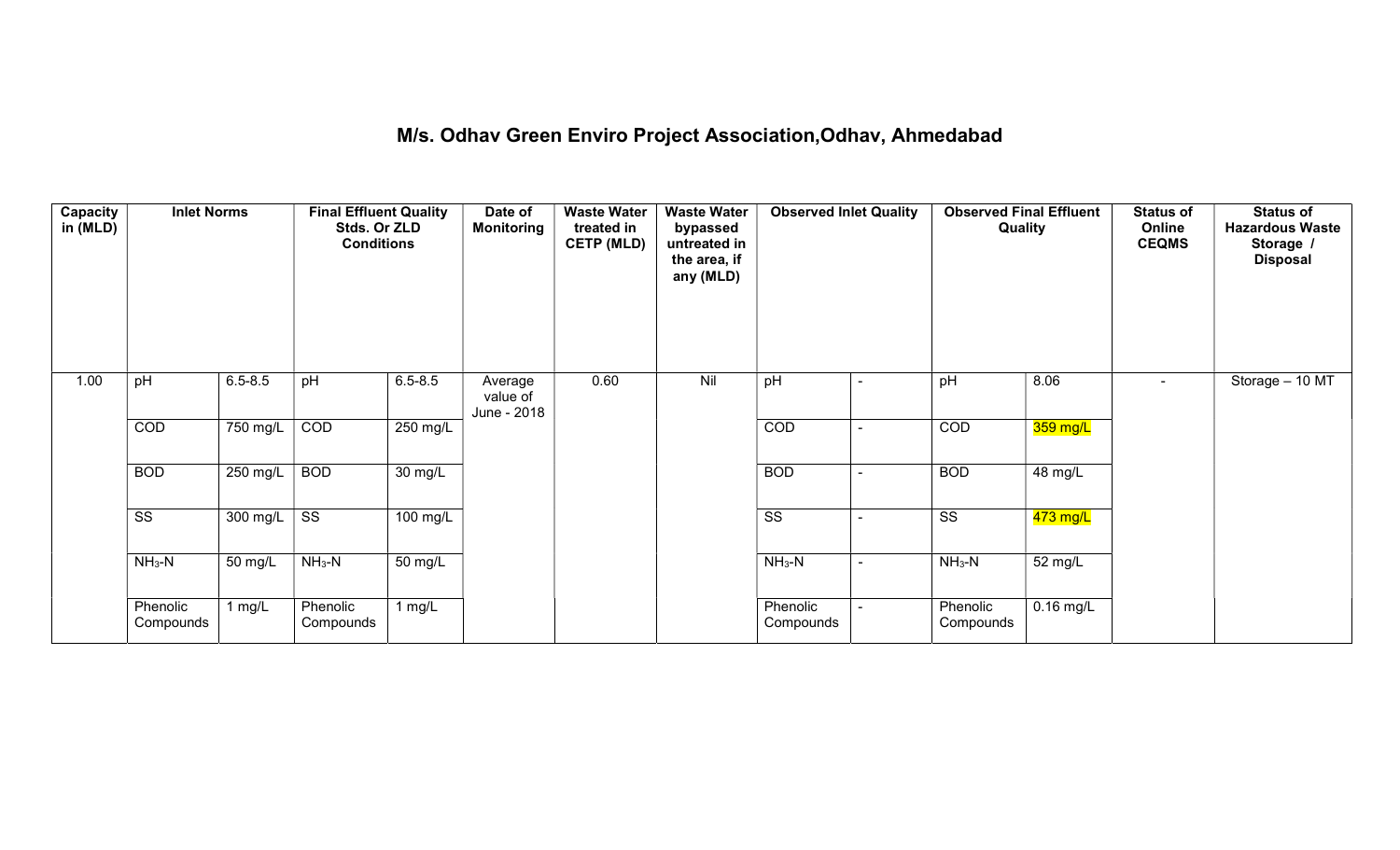## M/s. Narol Dyestuff Enviro Society., Narol, Ahmedabad

| Capacity<br>in (MLD) | <b>Inlet Norms</b>     |              | <b>Final Effluent Quality</b><br>Stds. Or ZLD<br><b>Conditions</b> |                      | Date of<br><b>Monitoring</b>       | <b>Waste Water</b><br>treated in<br><b>CETP (MLD)</b> | <b>Waste Water</b><br>bypassed<br>untreated in<br>the area, if<br>any (MLD) | <b>Observed Inlet Quality</b> |        | <b>Observed Final Effluent</b><br>Quality |            | <b>Status of</b><br>Online<br><b>CEQMS</b> | <b>Status of</b><br><b>Hazardous Waste</b><br>Storage /<br><b>Disposal</b> |
|----------------------|------------------------|--------------|--------------------------------------------------------------------|----------------------|------------------------------------|-------------------------------------------------------|-----------------------------------------------------------------------------|-------------------------------|--------|-------------------------------------------|------------|--------------------------------------------|----------------------------------------------------------------------------|
| 0.10                 | pH                     | $6.5 - 8.5$  | pH                                                                 | $6.5 - 8.5$          | Average<br>value of<br>June - 2018 | 0.015                                                 | Nil                                                                         | pH                            | ۰      | pH                                        | 8.05       |                                            |                                                                            |
|                      | COD                    | 1500<br>mg/L | COD                                                                | 250 mg/L             |                                    |                                                       |                                                                             | COD                           | ۰      | COD                                       | $284$ mg/L |                                            |                                                                            |
|                      | <b>BOD</b>             | 500 mg/L     | <b>BOD</b>                                                         | $\overline{30}$ mg/L |                                    |                                                       |                                                                             | <b>BOD</b>                    | $\sim$ | <b>BOD</b>                                | 53 mg/L    |                                            |                                                                            |
|                      | $\overline{\text{ss}}$ | 300 mg/L     | $\overline{\text{ss}}$                                             | $100$ mg/L           |                                    |                                                       |                                                                             | $\overline{\text{SS}}$        | $\sim$ | $\overline{\text{ss}}$                    | $148$ mg/L |                                            |                                                                            |
|                      | $NH3-N$                | 50 mg/L      | $NH_3-N$                                                           | 50 mg/L              |                                    |                                                       |                                                                             | $NH_3-N$                      | $\sim$ | $NH_3-N$                                  | 8 mg/L     |                                            |                                                                            |
|                      | Phenolic<br>Compounds  | 1 $mg/L$     | Phenolic<br>Compounds                                              | 1 $mg/L$             |                                    |                                                       |                                                                             | Phenolic<br>Compounds         |        | Phenolic<br>Compounds                     | <b>BDL</b> |                                            |                                                                            |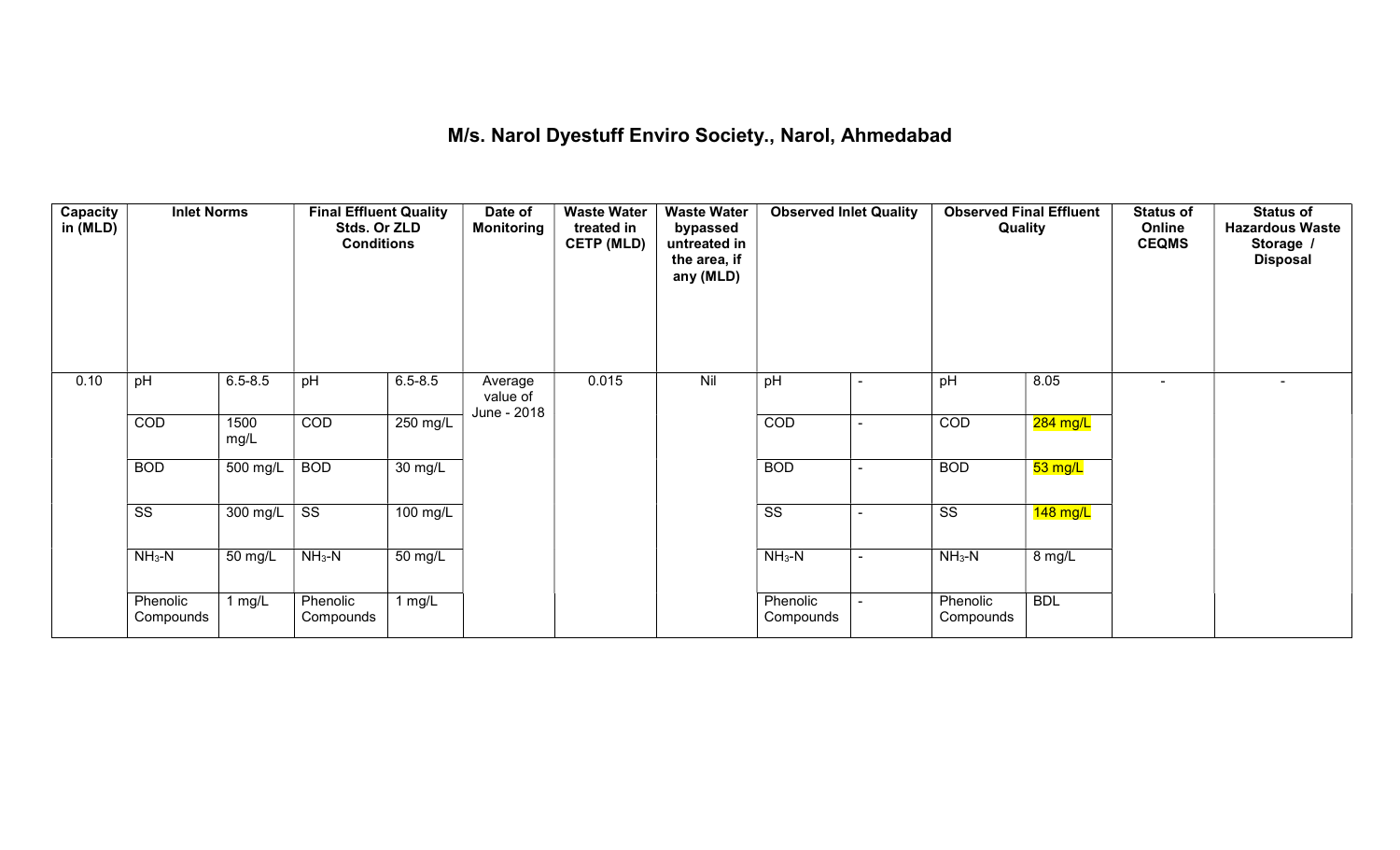# M/s. Gujarat Vepari Maha Mandal Sahkari Udhyogik Vasahat Ltd, Ahmedabad

| Capacity<br>in (MLD) | <b>Inlet Norms</b>     |              | <b>Final Effluent Quality</b><br>Stds. Or ZLD<br><b>Conditions</b> |                      | Date of<br><b>Monitoring</b> | <b>Waste Water</b><br>treated in<br><b>CETP (MLD)</b> | <b>Waste Water</b><br>bypassed<br>untreated in<br>the area, if<br>any (MLD) | <b>Observed Inlet Quality</b> | <b>Quality</b>        | <b>Observed Final Effluent</b> | <b>Status of</b><br>Online<br><b>CEQMS</b> | <b>Status of</b><br><b>Hazardous Waste</b><br>Storage<br><b>Disposal</b> |
|----------------------|------------------------|--------------|--------------------------------------------------------------------|----------------------|------------------------------|-------------------------------------------------------|-----------------------------------------------------------------------------|-------------------------------|-----------------------|--------------------------------|--------------------------------------------|--------------------------------------------------------------------------|
| 1.00                 | pH                     | $6.5 - 8.5$  | pH                                                                 | $6.5 - 8.5$          | Average<br>value of          | 0.60                                                  | Nil                                                                         | pH                            | pH                    | 7.51                           | <b>Flow Meter</b>                          | Storage - 150 MT                                                         |
|                      | COD                    | 2000<br>mg/L | COD                                                                | 250 mg/L             | June - 2018                  |                                                       |                                                                             | COD                           | COD                   | 406 mg/L                       |                                            |                                                                          |
|                      | <b>BOD</b>             | 700 mg/L     | <b>BOD</b>                                                         | $\overline{30}$ mg/L |                              |                                                       |                                                                             | <b>BOD</b>                    | <b>BOD</b>            | $54 \text{ mg/L}$              |                                            |                                                                          |
|                      | $\overline{\text{ss}}$ | 300 mg/L     | $\overline{\text{ss}}$                                             | 100 mg/L             |                              |                                                       |                                                                             | $\overline{\text{ss}}$        | SS                    | $\overline{140}$ mg/L          |                                            |                                                                          |
|                      | $NH3-N$                | 50 mg/L      | $NH3-N$                                                            | 50 mg/L              |                              |                                                       |                                                                             | $NH3-N$                       | $NH3-N$               | 52 mg/L                        |                                            |                                                                          |
|                      | Phenolic<br>Compounds  | 1 $mg/L$     | Phenolic<br>Compounds                                              | $1$ mg/L             |                              |                                                       |                                                                             | Phenolic<br>Compounds         | Phenolic<br>Compounds | $0.20$ mg/L                    |                                            |                                                                          |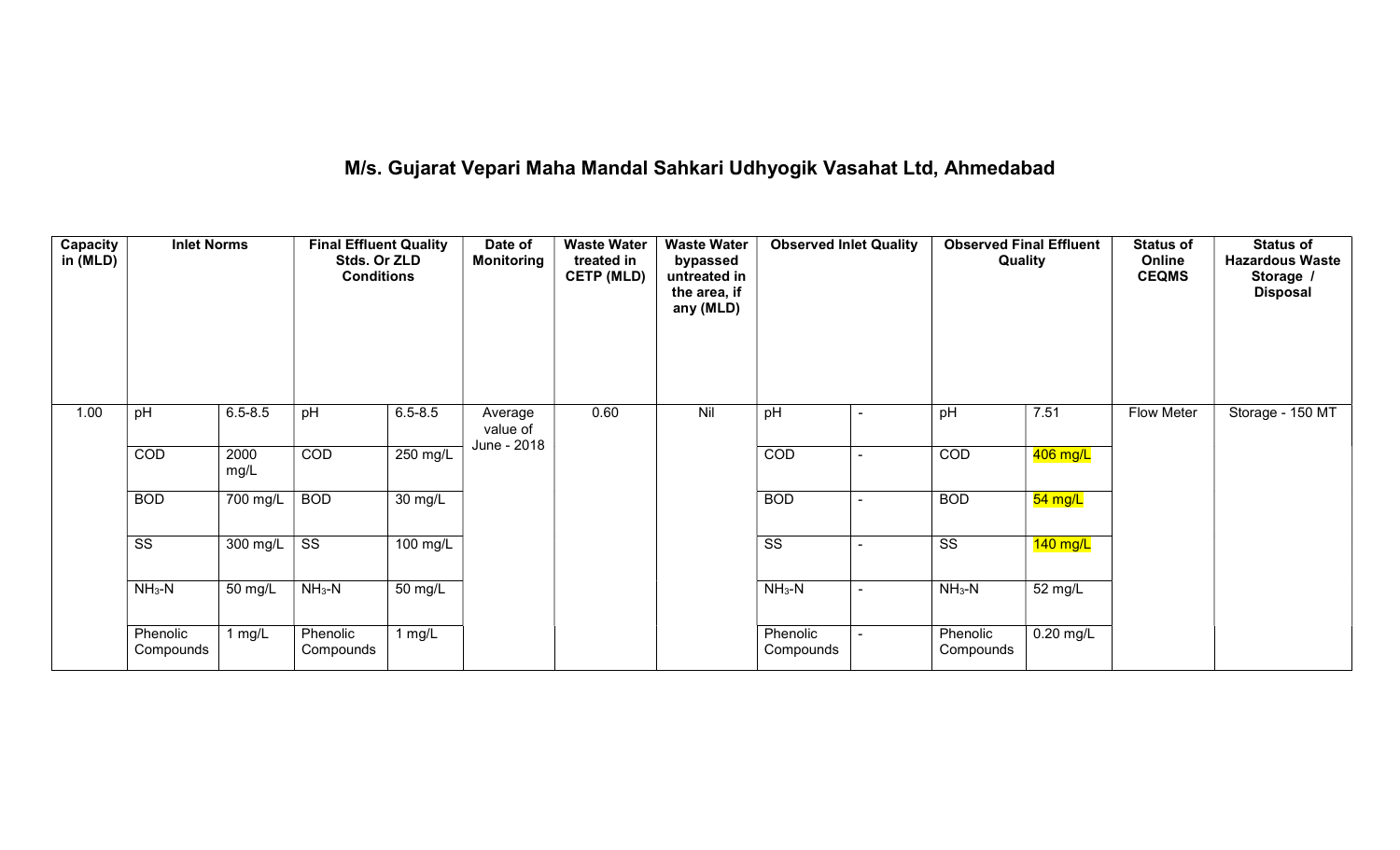## M/s. Kalol GIDC Industries Association, Kadi, Gandhinagar

| Capacity<br>in (MLD) | <b>Inlet Norms</b>     |                       | <b>Final Effluent Quality</b><br>Stds. Or ZLD<br><b>Conditions</b> |                      | Date of<br><b>Monitoring</b>       | <b>Waste Water</b><br>treated in<br><b>CETP (MLD)</b> | <b>Waste Water</b><br>bypassed<br>untreated in<br>the area, if<br>any (MLD) | <b>Observed Inlet Quality</b> |                          | <b>Observed Final Effluent</b><br>Quality |             | <b>Status of</b><br>Online<br><b>CEQMS</b> | <b>Status of</b><br><b>Hazardous Waste</b><br>Storage /<br><b>Disposal</b> |
|----------------------|------------------------|-----------------------|--------------------------------------------------------------------|----------------------|------------------------------------|-------------------------------------------------------|-----------------------------------------------------------------------------|-------------------------------|--------------------------|-------------------------------------------|-------------|--------------------------------------------|----------------------------------------------------------------------------|
| 0.40                 | pH                     | $6.5 \text{ to } 8.5$ | pH                                                                 | 6.5 to 8.5           | Average<br>value of<br>June - 2018 | 0.35                                                  | Nil                                                                         | pH                            | $\overline{\phantom{a}}$ | pH                                        | 7.76        |                                            | Storage - 3 MT<br>Disposed - 39 MT                                         |
|                      | COD                    | 2000<br>mg/L          | COD                                                                | 250 mg/L             |                                    |                                                       |                                                                             | COD                           | $\blacksquare$           | COD                                       | $550$ mg/L  |                                            |                                                                            |
|                      | <b>BOD</b>             | 700 mg/L              | <b>BOD</b>                                                         | 100 mg/L             |                                    |                                                       |                                                                             | <b>BOD</b>                    | $\blacksquare$           | <b>BOD</b>                                | 113 mg/L    |                                            |                                                                            |
|                      | $\overline{\text{SS}}$ |                       | $\overline{\text{SS}}$                                             | 100 mg/L             |                                    |                                                       |                                                                             | $\overline{\text{ss}}$        | $\overline{\phantom{a}}$ | $\overline{\text{ss}}$                    | $302$ mg/L  |                                            |                                                                            |
|                      | $NH3-N$                | 50 mg/L               | $NH3-N$                                                            | $\overline{50}$ mg/L |                                    |                                                       |                                                                             | $NH3-N$                       | $\blacksquare$           | $NH3-N$                                   | $112$ mg/L  |                                            |                                                                            |
|                      | Phenolic<br>Compounds  |                       | Phenolic<br>Compounds                                              | 1 $mg/L$             |                                    |                                                       |                                                                             | Phenolic<br>Compounds         |                          | Phenolic<br>Compounds                     | $0.10$ mg/L |                                            |                                                                            |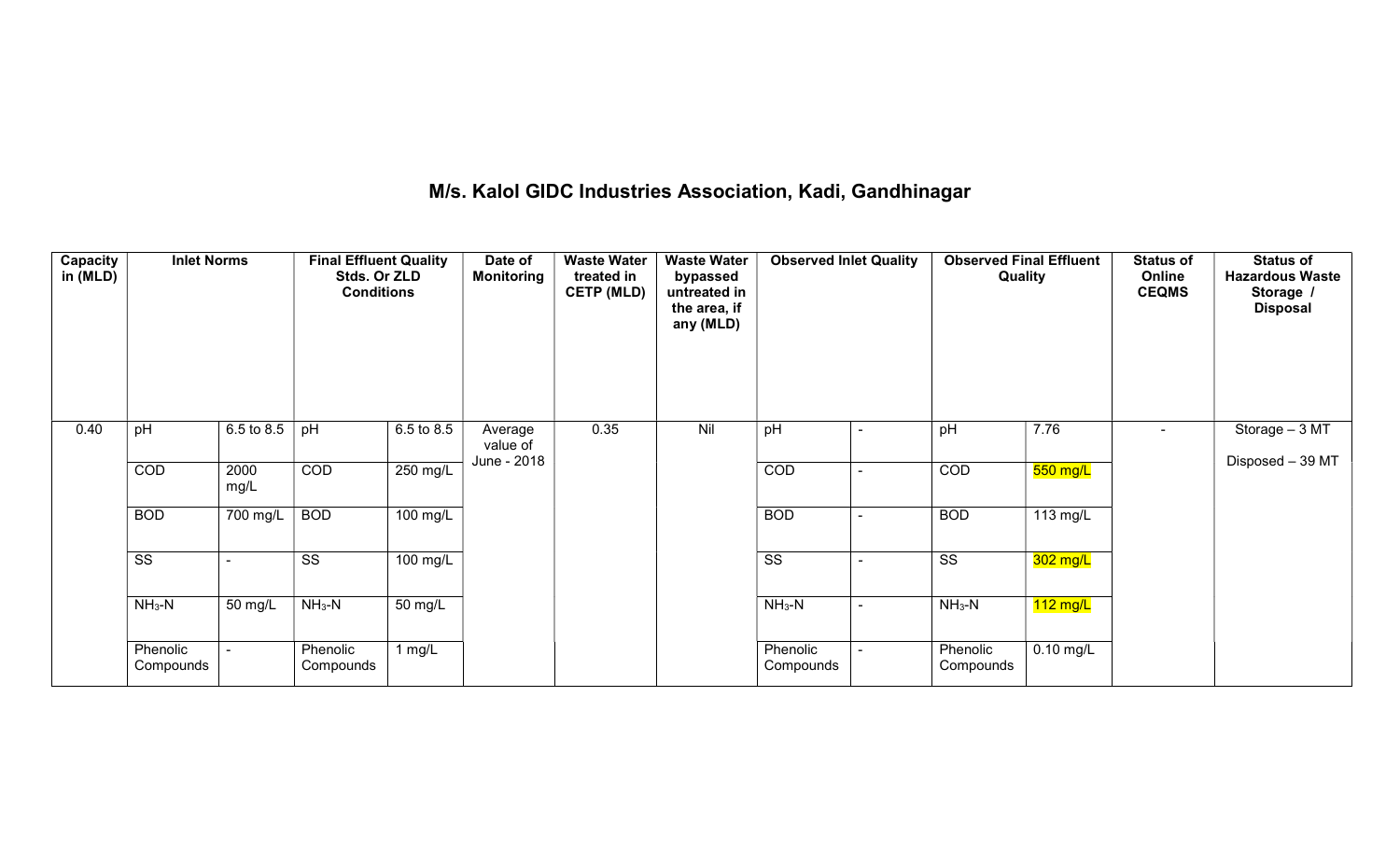## M/s. Zydus Infrastructure Pvt.Ltd, Changodar, Ahmedabad

| Capacity<br>in (MLD) | <b>Inlet Norms</b>                   |                      | <b>Final Effluent Quality</b><br>Stds. Or ZLD<br><b>Conditions</b> |                                | Date of<br><b>Monitoring</b> | <b>Waste Water</b><br>treated in<br><b>CETP (MLD)</b> | <b>Waste Water</b><br>bypassed<br>untreated in<br>the area, if<br>any (MLD) | <b>Observed Inlet Quality</b>        | <b>Observed Final Effluent</b><br>Quality |            | <b>Status of</b><br>Online<br><b>CEQMS</b> | <b>Status of</b><br><b>Hazardous Waste</b><br>Storage /<br><b>Disposal</b> |
|----------------------|--------------------------------------|----------------------|--------------------------------------------------------------------|--------------------------------|------------------------------|-------------------------------------------------------|-----------------------------------------------------------------------------|--------------------------------------|-------------------------------------------|------------|--------------------------------------------|----------------------------------------------------------------------------|
| 1.5                  | pH                                   | $6 - 8$              | pH                                                                 | No outlet<br>norms             | Average<br>value of          | 1.3                                                   | Nil                                                                         | pH                                   | pH                                        | 7.38       | $pH, \overline{TOC}$<br>meter              | Storage - 7 MT                                                             |
|                      | COD                                  | 850 mg/L             | COD                                                                | are<br>prescribe<br>d as it is | June - 2018                  |                                                       |                                                                             | COD                                  | COD                                       | 12 mg/L    |                                            |                                                                            |
|                      | BOD(3)<br>days at<br>$27^{\circ}C$ ) | 400 mg/L             | BOD(3)<br>days at<br>$27^{\circ}C$ )                               | a ZLD<br>based<br>CETP by      |                              |                                                       |                                                                             | BOD(3)<br>days at<br>$27^{\circ}C$ ) | BOD(3)<br>days at<br>$27^{\circ}C$ )      | $2$ mg/L   |                                            |                                                                            |
|                      | SS                                   | 300 mg/L             | SS                                                                 | the<br>means of<br><b>MEE</b>  |                              |                                                       |                                                                             | SS                                   | SS                                        | $4$ mg/L   |                                            |                                                                            |
|                      | $NH3-N$                              | $\overline{10}$ mg/L | $NH_3-N$                                                           |                                |                              |                                                       |                                                                             | $NH3-N$                              | $NH3-N$                                   | $2$ mg/L   |                                            |                                                                            |
|                      | Phenolic<br>Compounds                | $<$ 3 mg/L           | Phenolic<br>Compounds                                              |                                |                              |                                                       |                                                                             | Phenolic<br>Compounds                | Phenolic<br>Compounds                     | <b>BDL</b> |                                            |                                                                            |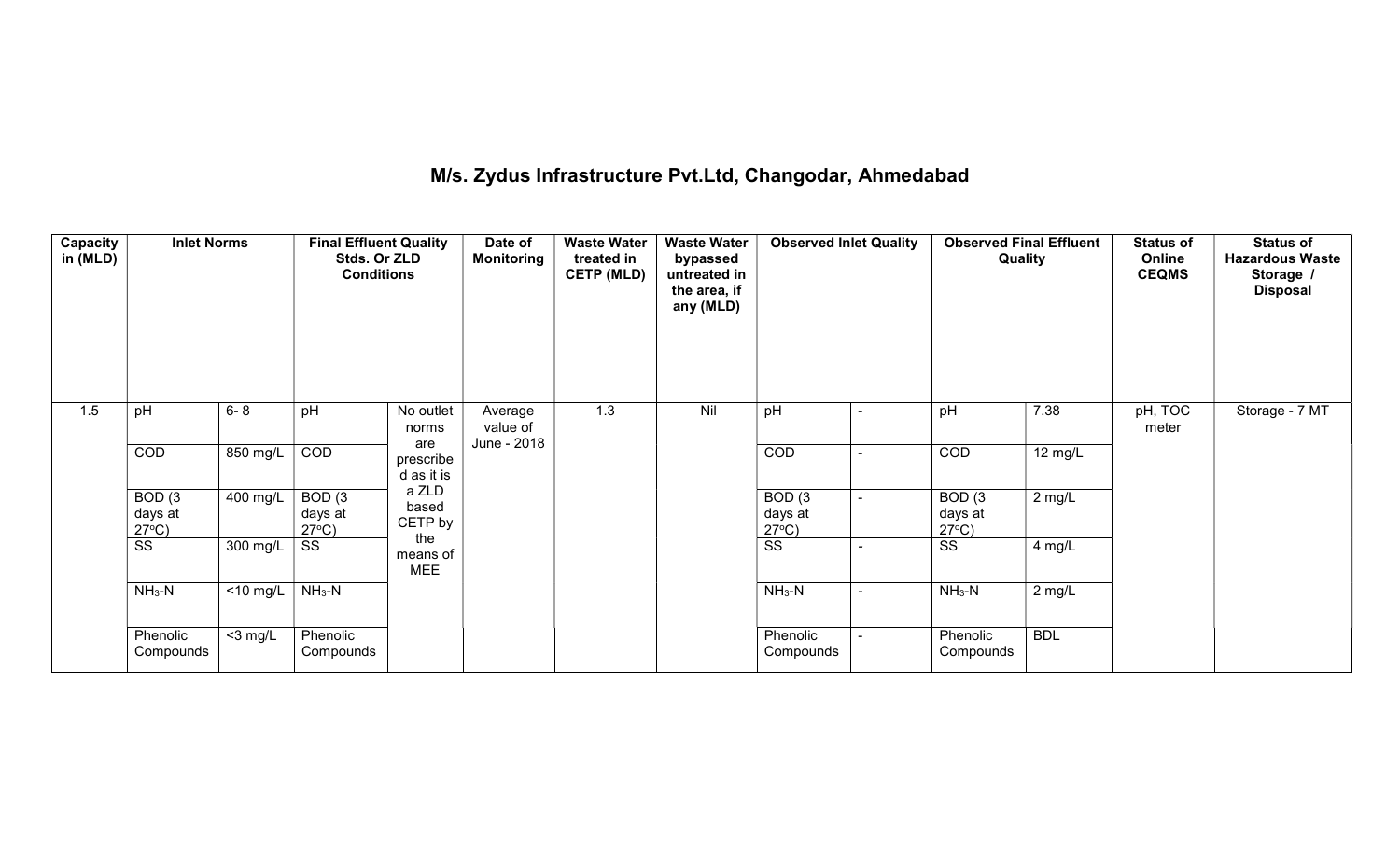#### M/s. Tata Motors Ltd Vendors Park, Sanand, Ahmedabad

| Capacity<br>in (MLD) | <b>Inlet Norms</b>     |                       | <b>Final Effluent Quality</b><br>Stds. Or ZLD<br><b>Conditions</b> |                   | Date of<br><b>Monitoring</b> | <b>Waste Water</b><br>treated in<br><b>CETP (MLD)</b> | <b>Waste Water</b><br>bypassed<br>untreated in<br>the area, if<br>any (MLD) | <b>Observed Inlet Quality</b> |                | <b>Observed Final Effluent</b><br>Quality |            | <b>Status of</b><br>Online<br><b>CEQMS</b> | <b>Status of</b><br><b>Hazardous Waste</b><br>Storage /<br><b>Disposal</b> |
|----------------------|------------------------|-----------------------|--------------------------------------------------------------------|-------------------|------------------------------|-------------------------------------------------------|-----------------------------------------------------------------------------|-------------------------------|----------------|-------------------------------------------|------------|--------------------------------------------|----------------------------------------------------------------------------|
| 1.5                  | pH                     | $6 - 10.5$            | pH                                                                 | $6.5 - 8.5$       | Average<br>value of          | 0.10                                                  | Nil                                                                         | pH                            |                | pH                                        | 8.22       | pH, DO<br>meter, TOC                       | $\sim$                                                                     |
|                      | COD                    | 900 mg/L              | COD                                                                | 100 mg/L          | June - 2018                  |                                                       |                                                                             | COD                           |                | COD                                       | 56 mg/L    | meter, Flow<br>meter                       |                                                                            |
|                      | <b>BOD</b>             | 250 mg/L              | <b>BOD</b>                                                         | $30 \text{ mg/L}$ |                              |                                                       |                                                                             | <b>BOD</b>                    |                | <b>BOD</b>                                | 9 mg/L     |                                            |                                                                            |
|                      | $\overline{\text{ss}}$ | 100 mg/L              | $\overline{\text{SS}}$                                             | 100 mg/L          |                              |                                                       |                                                                             | $\overline{\text{ss}}$        |                | $\overline{\text{ss}}$                    | 10 mg/L    |                                            |                                                                            |
|                      | $NH_3-N$               | 50 mg/L               | $NH3-N$                                                            | 50 mg/L           |                              |                                                       |                                                                             | $NH3-N$                       | $\blacksquare$ | $NH3-N$                                   | $2$ mg/L   |                                            |                                                                            |
|                      | Phenolic<br>Compounds  | Not<br>Applicabl<br>e | Phenolic<br>Compounds                                              | 1 $mg/L$          |                              |                                                       |                                                                             | Phenolic<br>Compounds         |                | Phenolic<br>Compounds                     | <b>BDL</b> |                                            |                                                                            |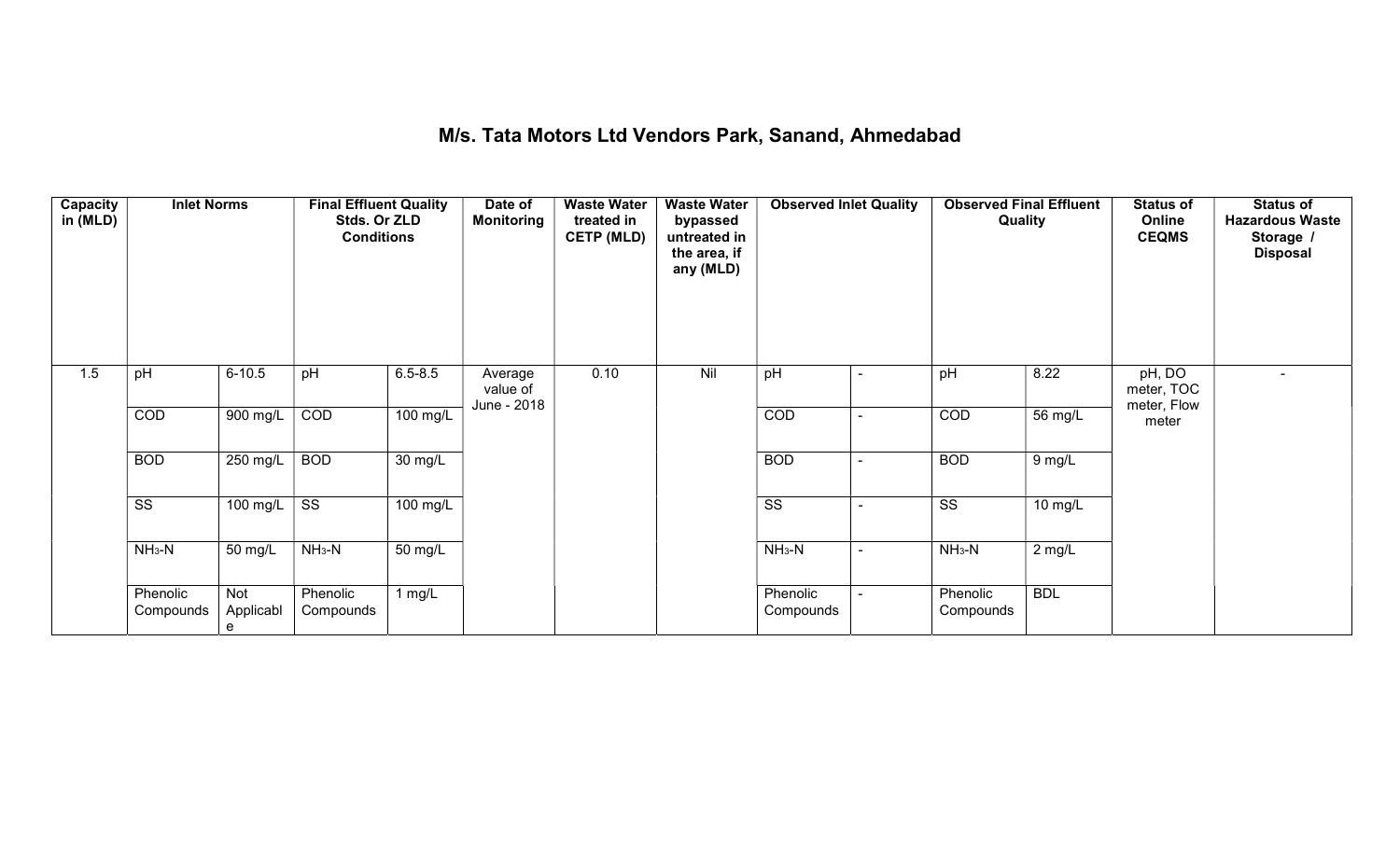## M/s. Bavla Eco Project Ltd., Bavla, Ahmedabad

| Capacity<br>in (MLD) | <b>Inlet Norms</b>     |                | <b>Final Effluent Quality</b><br>Stds. Or ZLD<br><b>Conditions</b> |                              | Date of<br><b>Monitoring</b> | <b>Waste Water</b><br>treated in<br><b>CETP (MLD)</b> | <b>Waste Water</b><br>bypassed<br>untreated in<br>the area, if<br>any (MLD) | <b>Observed Inlet Quality</b> |                          | <b>Observed Final Effluent</b><br>Quality |                          | <b>Status of</b><br>Online<br><b>CEQMS</b> | <b>Status of</b><br><b>Hazardous Waste</b><br>Storage /<br><b>Disposal</b> |
|----------------------|------------------------|----------------|--------------------------------------------------------------------|------------------------------|------------------------------|-------------------------------------------------------|-----------------------------------------------------------------------------|-------------------------------|--------------------------|-------------------------------------------|--------------------------|--------------------------------------------|----------------------------------------------------------------------------|
| 1.00                 | pH                     | $5.5 - 8.5$    | pH                                                                 | $6.5 - 8.5$                  | Average<br>value of          | 1.00                                                  | Nil                                                                         | pH                            | $\blacksquare$           | pH                                        | 7.83                     | $\blacksquare$                             | Sludge is used as<br>Manure                                                |
|                      | COD                    | 4500<br>mg/L   | COD                                                                | 250 mg/L                     | June - 2018                  |                                                       |                                                                             | COD                           | $\blacksquare$           | COD                                       | 787 mg/L                 |                                            |                                                                            |
|                      | <b>BOD</b>             | 1500<br>mg/L   | <b>BOD</b>                                                         | $100$ mg/L                   |                              |                                                       |                                                                             | <b>BOD</b>                    | $\blacksquare$           | <b>BOD</b>                                | 102 mg/L                 |                                            |                                                                            |
|                      | $\overline{\text{ss}}$ | 300 mg/L       | $\overline{\text{ss}}$                                             | 100 mg/L                     |                              |                                                       |                                                                             | $\overline{\text{ss}}$        | $\overline{\phantom{a}}$ | $\overline{\text{ss}}$                    | 376 mg/L                 |                                            |                                                                            |
|                      | $NH3-N$                | $\blacksquare$ | $NH3-N$                                                            | 50 mg/L                      |                              |                                                       |                                                                             | $NH3-N$                       | $\sim$                   | $NH3-N$                                   | 45 mg/L                  |                                            |                                                                            |
|                      | Phenolic<br>Compounds  |                | Phenolic<br>Compounds                                              | <b>Not</b><br>Applicabl<br>e |                              |                                                       |                                                                             | Phenolic<br>Compounds         |                          | Phenolic<br>Compounds                     | $\overline{\phantom{a}}$ |                                            |                                                                            |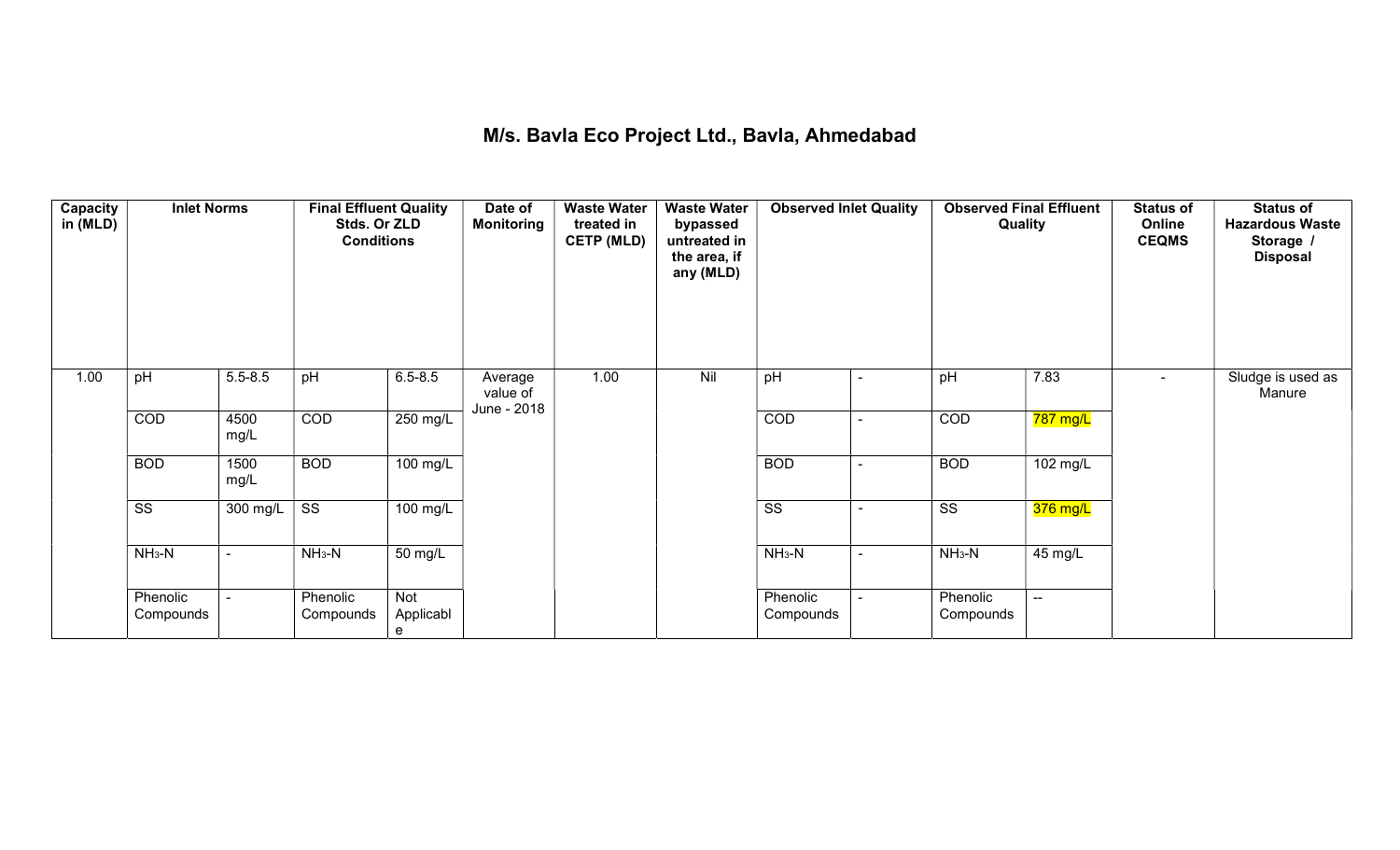# M/s. Vinayak Jal Sudhikaran Sahakari Mandali Ltd, Bavla, Ahmedabad

| Capacity<br>in (MLD) | <b>Inlet Norms</b>     |                       | <b>Final Effluent Quality</b><br>Stds. Or ZLD<br><b>Conditions</b> |                       | Date of<br><b>Monitoring</b>   | <b>Waste Water</b><br>treated in<br><b>CETP (MLD)</b> | <b>Waste Water</b><br>bypassed<br>untreated in<br>the area, if<br>any (MLD) | <b>Observed Inlet Quality</b> |                          | <b>Observed Final Effluent</b><br>Quality |                          | <b>Status of</b><br>Online<br><b>CEQMS</b> | <b>Status of</b><br><b>Hazardous Waste</b><br>Storage /<br><b>Disposal</b> |
|----------------------|------------------------|-----------------------|--------------------------------------------------------------------|-----------------------|--------------------------------|-------------------------------------------------------|-----------------------------------------------------------------------------|-------------------------------|--------------------------|-------------------------------------------|--------------------------|--------------------------------------------|----------------------------------------------------------------------------|
| 1.50                 | pH                     | $5.5 - 8.5$           | pH                                                                 | $6.5 - 8.5$           | No<br>sampling in              | 1.50                                                  | Nil                                                                         | pH                            | $\overline{\phantom{a}}$ | pH                                        | ۰                        | $\blacksquare$                             | Sludge is used as<br>Manure                                                |
|                      | COD                    | 4500<br>mg/L          | COD                                                                | 250mg/L               | the month<br>of June -<br>2018 |                                                       |                                                                             | COD                           | $\blacksquare$           | COD                                       | $\sim$                   |                                            |                                                                            |
|                      | <b>BOD</b>             | 1500<br>mg/L          | <b>BOD</b>                                                         | 100 mg/L              |                                |                                                       |                                                                             | <b>BOD</b>                    | $\blacksquare$           | <b>BOD</b>                                | $\sim$                   |                                            |                                                                            |
|                      | $\overline{\text{ss}}$ | $\overline{300}$ mg/L | $\overline{\text{ss}}$                                             | 100 mg/L              |                                |                                                       |                                                                             | $\overline{\text{ss}}$        |                          | $\overline{\text{ss}}$                    | $\overline{\phantom{0}}$ |                                            |                                                                            |
|                      | $NH3-N$                | $\blacksquare$        | $NH3-N$                                                            | 50 mg/L               |                                |                                                       |                                                                             | $NH3-N$                       | $\sim$                   | $NH3-N$                                   | $\sim$                   |                                            |                                                                            |
|                      | Phenolic<br>Compounds  | $\blacksquare$        | Phenolic<br>Compounds                                              | Not<br>Applicabl<br>e |                                |                                                       |                                                                             | Phenolic<br>Compounds         | $\sim$                   | Phenolic<br>Compounds                     | ÷.                       |                                            |                                                                            |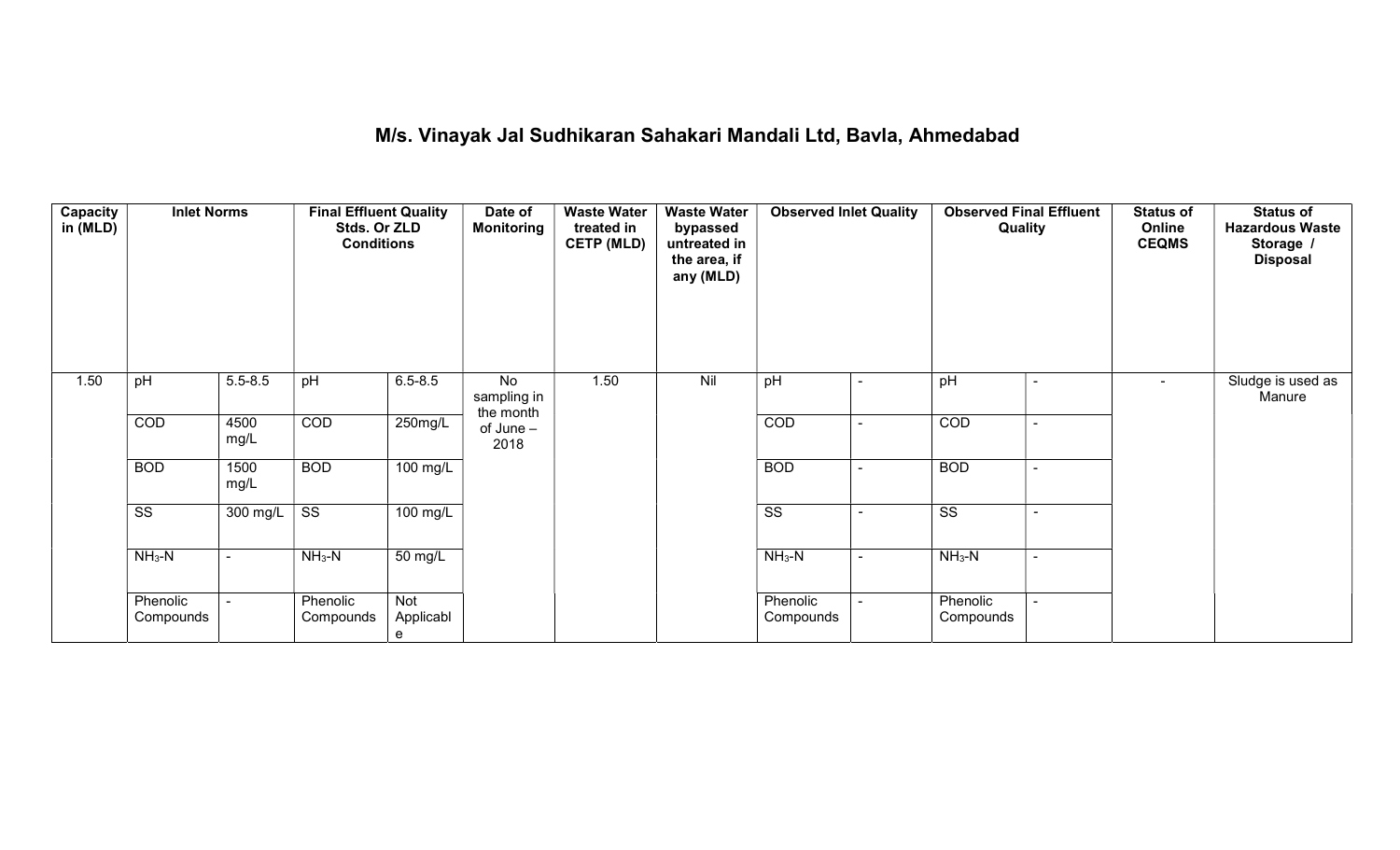# M/s. Jay Khodiyar Enviro-Technologies Pvt. Ltd., Rajkot

| <b>Capacity</b><br>in (MLD) | <b>Inlet Norms</b>     |                                                    | <b>Final Effluent Quality</b><br>Stds. Or ZLD<br><b>Conditions</b> |                   | Date of<br><b>Monitoring</b> | <b>Waste Water</b><br>treated in<br><b>CETP (MLD)</b> | <b>Waste Water</b><br>bypassed<br>untreated in<br>the area, if<br>any (MLD) | <b>Observed Inlet Quality</b> |                | <b>Observed Final Effluent</b><br>Quality |                          | <b>Status of</b><br>Online<br><b>CEQMS</b> | <b>Status of</b><br><b>Hazardous Waste</b><br>Storage /<br><b>Disposal</b> |
|-----------------------------|------------------------|----------------------------------------------------|--------------------------------------------------------------------|-------------------|------------------------------|-------------------------------------------------------|-----------------------------------------------------------------------------|-------------------------------|----------------|-------------------------------------------|--------------------------|--------------------------------------------|----------------------------------------------------------------------------|
| 0.025                       | pH                     | Up to 5                                            | pH                                                                 | 6.5 to 8.5        | No visit in<br>the month     | 0.007                                                 | Nil                                                                         | pH                            |                | pH                                        | $\blacksquare$           | $\overline{\phantom{0}}$                   | $\overline{\phantom{0}}$                                                   |
|                             | COD                    | $250$ mg/L                                         | of June -<br>COD<br>100 mg/L<br>2018                               |                   |                              | COD                                                   |                                                                             | COD                           | ÷.             |                                           |                          |                                            |                                                                            |
|                             | <b>BOD</b>             | 100 mg/L                                           | <b>BOD</b>                                                         | $30 \text{ mg/L}$ |                              |                                                       |                                                                             | <b>BOD</b>                    |                | <b>BOD</b>                                |                          |                                            |                                                                            |
|                             | $\overline{\text{SS}}$ | 250 mg/L                                           | $\overline{\text{ss}}$                                             | 100 mg/L          |                              |                                                       |                                                                             | $\overline{\text{SS}}$        |                | $\overline{\text{ss}}$                    | $\overline{\phantom{0}}$ |                                            |                                                                            |
|                             | $NH3-N$                | $NH_3-N$<br>$\overline{50}$ mg/L<br>$\blacksquare$ |                                                                    |                   |                              | $NH3-N$                                               |                                                                             | $NH_3-N$                      | $\blacksquare$ |                                           |                          |                                            |                                                                            |
|                             | Phenolic<br>Compounds  |                                                    | Phenolic<br>Compounds                                              | 1 $mg/L$          |                              |                                                       |                                                                             | Phenolic<br>Compounds         |                | Phenolic<br>Compounds                     |                          |                                            |                                                                            |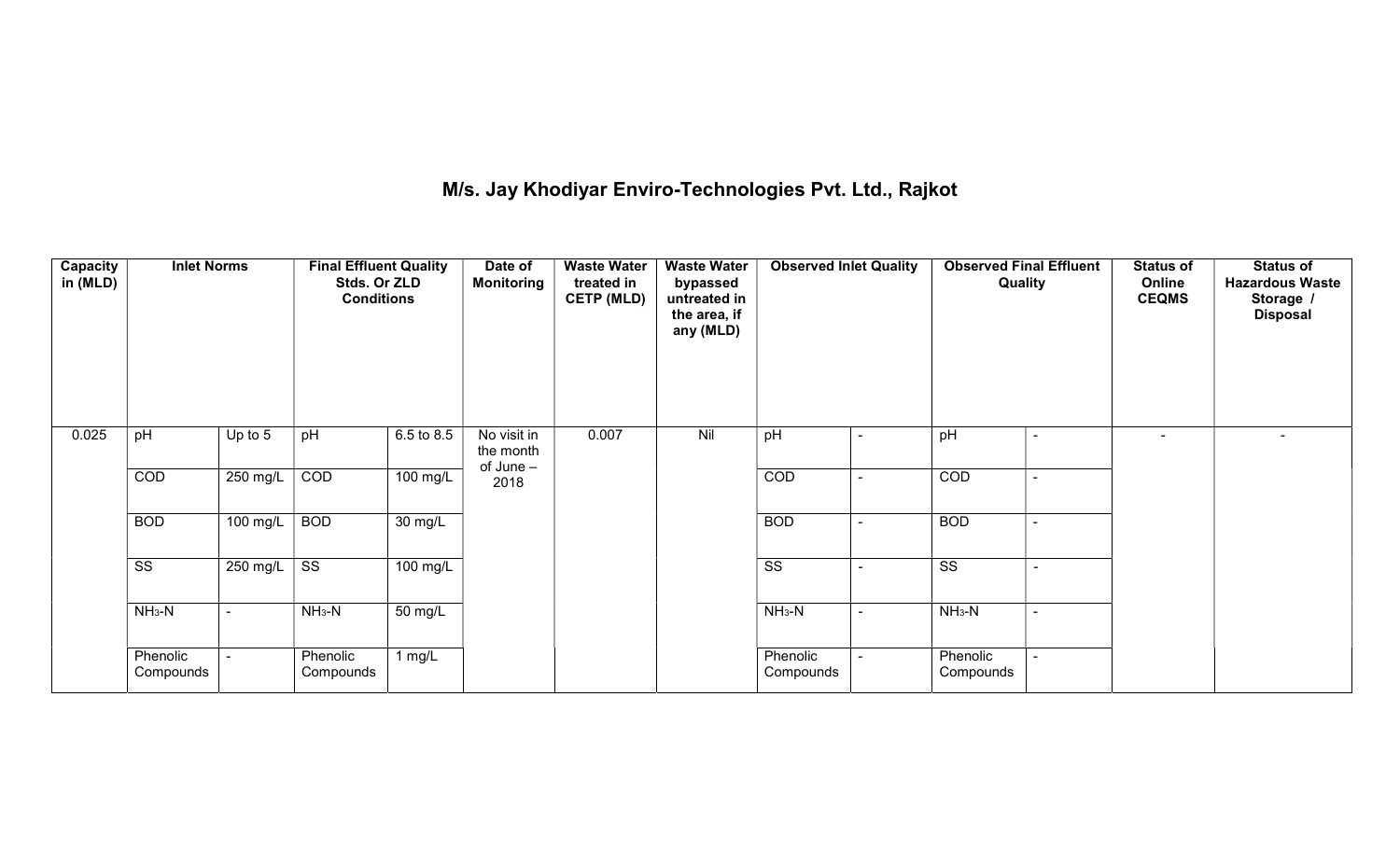## M/s. Jetpur Dyeing & Printing Association, Jetpur, Rajkot

| Capacity<br>in (MLD) | <b>Inlet Norms</b>     |              | <b>Final Effluent Quality</b><br>Stds. Or ZLD<br><b>Conditions</b> |                      | Date of<br><b>Monitoring</b>       | <b>Waste Water</b><br>treated in<br><b>CETP (MLD)</b><br>7.00 | <b>Waste Water</b><br>bypassed<br>untreated in<br>the area, if<br>any (MLD) | <b>Observed Inlet Quality</b> |           | <b>Observed Final Effluent</b><br>Quality |                      | <b>Status of</b><br>Online<br><b>CEQMS</b> | <b>Status of</b><br><b>Hazardous Waste</b><br>Storage<br><b>Disposal</b> |
|----------------------|------------------------|--------------|--------------------------------------------------------------------|----------------------|------------------------------------|---------------------------------------------------------------|-----------------------------------------------------------------------------|-------------------------------|-----------|-------------------------------------------|----------------------|--------------------------------------------|--------------------------------------------------------------------------|
| 10.00                | pH                     | 10.5-12.0    | pH                                                                 | $6.5 - 8.5$          | Average<br>value of<br>June - 2018 |                                                               | Nil                                                                         | pH                            | 9.085     | pH                                        | 7.915                | pH, Flow<br>meter                          | Storage- 60 MT<br>Disposed-58 MT                                         |
|                      | COD                    | 1000<br>mg/L | COD                                                                | 250 mg/L             |                                    |                                                               |                                                                             | COD                           | 1617 mg/L | COD                                       | 99 mg/L              |                                            |                                                                          |
|                      | <b>BOD</b>             | 350 mg/L     | <b>BOD</b>                                                         | $100$ mg/L           |                                    |                                                               |                                                                             | <b>BOD</b>                    | 468 mg/L  | <b>BOD</b>                                | $\overline{24}$ mg/L |                                            |                                                                          |
|                      | $\overline{\text{ss}}$ | 2000<br>mg/L | $\overline{\text{ss}}$                                             | $100 \text{ mg/L}$   |                                    |                                                               |                                                                             | $\overline{\text{SS}}$        | 781 mg/L  | $\overline{\text{SS}}$                    | 85 mg/L              |                                            |                                                                          |
|                      | $NH3-N$                | 75 mg/L      | $NH3-N$                                                            | $\overline{50}$ mg/L |                                    |                                                               |                                                                             | $NH3-N$                       | 15 mg/L   | $NH3-N$                                   | $8 \text{ mg/L}$     |                                            |                                                                          |
|                      | Phenolic<br>Compounds  | 5 mg/L       | Phenolic<br>Compounds                                              | 1 $mg/L$             |                                    |                                                               |                                                                             | Phenolic<br>Compounds         |           | Phenolic<br>Compounds                     |                      |                                            |                                                                          |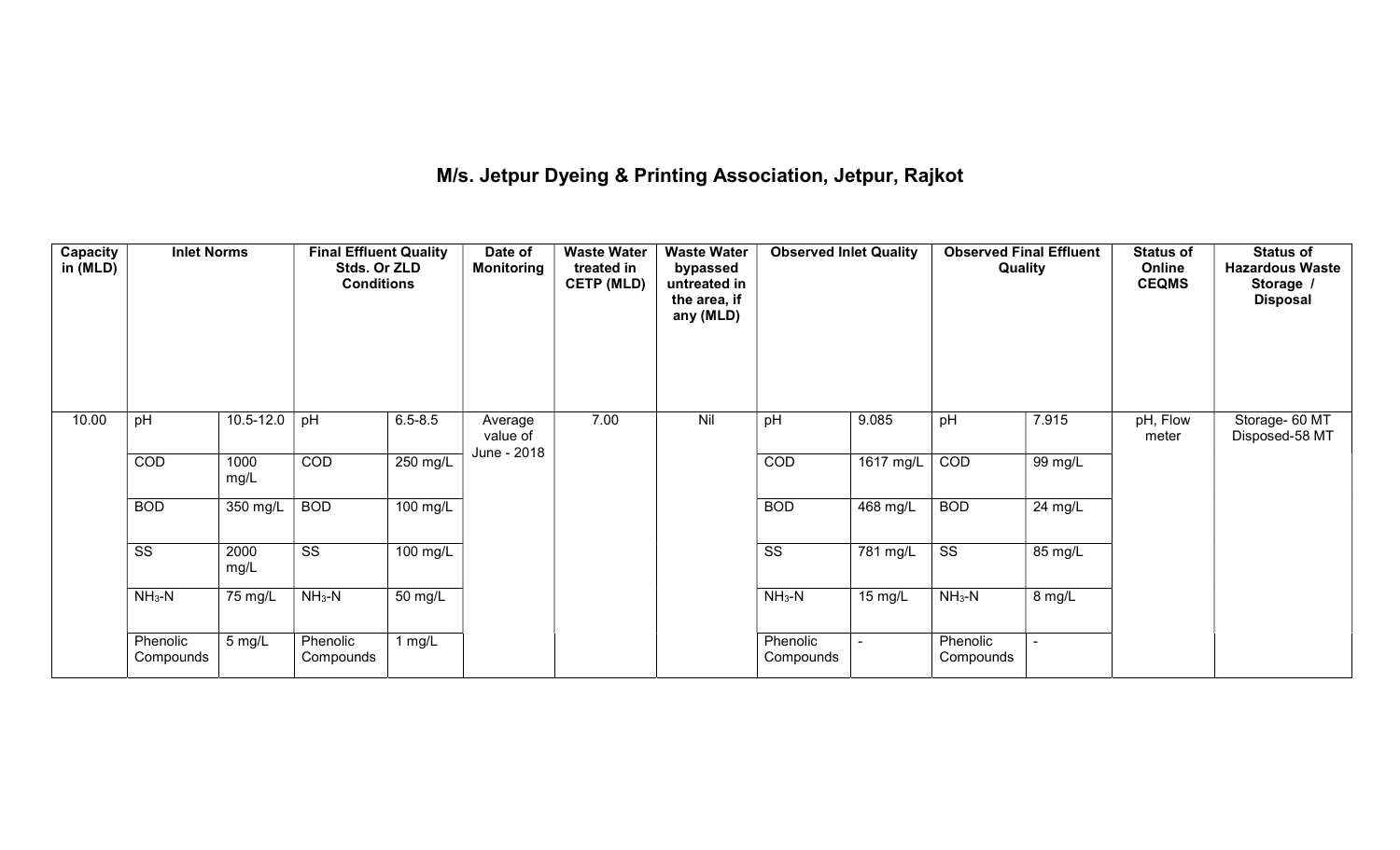## M/s. Shri Dhareshwar GIDC Vistar Association,Dhareshwar, Rajkot

| <b>Capacity</b><br>in (MLD) | <b>Inlet Norms</b>     |              | <b>Final Effluent Quality</b><br>Stds. Or ZLD<br><b>Conditions</b> |                      | Date of<br><b>Monitoring</b>            | <b>Waste Water</b><br>treated in<br><b>CETP (MLD)</b> | <b>Waste Water</b><br>bypassed<br>untreated in<br>the area, if<br>any (MLD) | <b>Observed Inlet Quality</b> |                          | <b>Observed Final Effluent</b><br>Quality |  | <b>Status of</b><br>Online<br><b>CEQMS</b> | <b>Status of</b><br><b>Hazardous Waste</b><br>Storage /<br><b>Disposal</b> |
|-----------------------------|------------------------|--------------|--------------------------------------------------------------------|----------------------|-----------------------------------------|-------------------------------------------------------|-----------------------------------------------------------------------------|-------------------------------|--------------------------|-------------------------------------------|--|--------------------------------------------|----------------------------------------------------------------------------|
| 0.09                        | pH                     | $10.5 - 12$  | pH                                                                 | 6.5 to 9             | No visit in<br>the month<br>of $June -$ | 0.07                                                  | Nil                                                                         | pH                            | $\overline{\phantom{a}}$ | pH                                        |  | pH, Flow<br>Meter                          | $\overline{\phantom{0}}$                                                   |
|                             | COD                    | 1000<br>mg/L | COD                                                                | $100$ mg/L           | 2018                                    |                                                       |                                                                             | COD                           | $\overline{\phantom{0}}$ | COD                                       |  |                                            |                                                                            |
|                             | <b>BOD</b>             | 350 mg/L     | <b>BOD</b>                                                         | $\overline{30}$ mg/L |                                         |                                                       |                                                                             | <b>BOD</b>                    | $\sim$                   | <b>BOD</b>                                |  |                                            |                                                                            |
|                             | $\overline{\text{ss}}$ | 2000<br>mg/L | $\overline{\text{ss}}$                                             | $100 \text{ mg/L}$   |                                         |                                                       |                                                                             | $\overline{\text{SS}}$        |                          | $\overline{\text{SS}}$                    |  |                                            |                                                                            |
|                             | $NH3-N$                | 75 mg/L      | $NH3-N$                                                            | $\overline{50}$ mg/L |                                         |                                                       |                                                                             | $NH3-N$                       | $\sim$                   | $NH_3-N$                                  |  |                                            |                                                                            |
|                             | Phenolic<br>Compounds  | 5 mg/L       | Phenolic<br>Compounds                                              | 1 $mg/L$             |                                         |                                                       |                                                                             | Phenolic<br>Compounds         |                          | Phenolic<br>Compounds                     |  |                                            |                                                                            |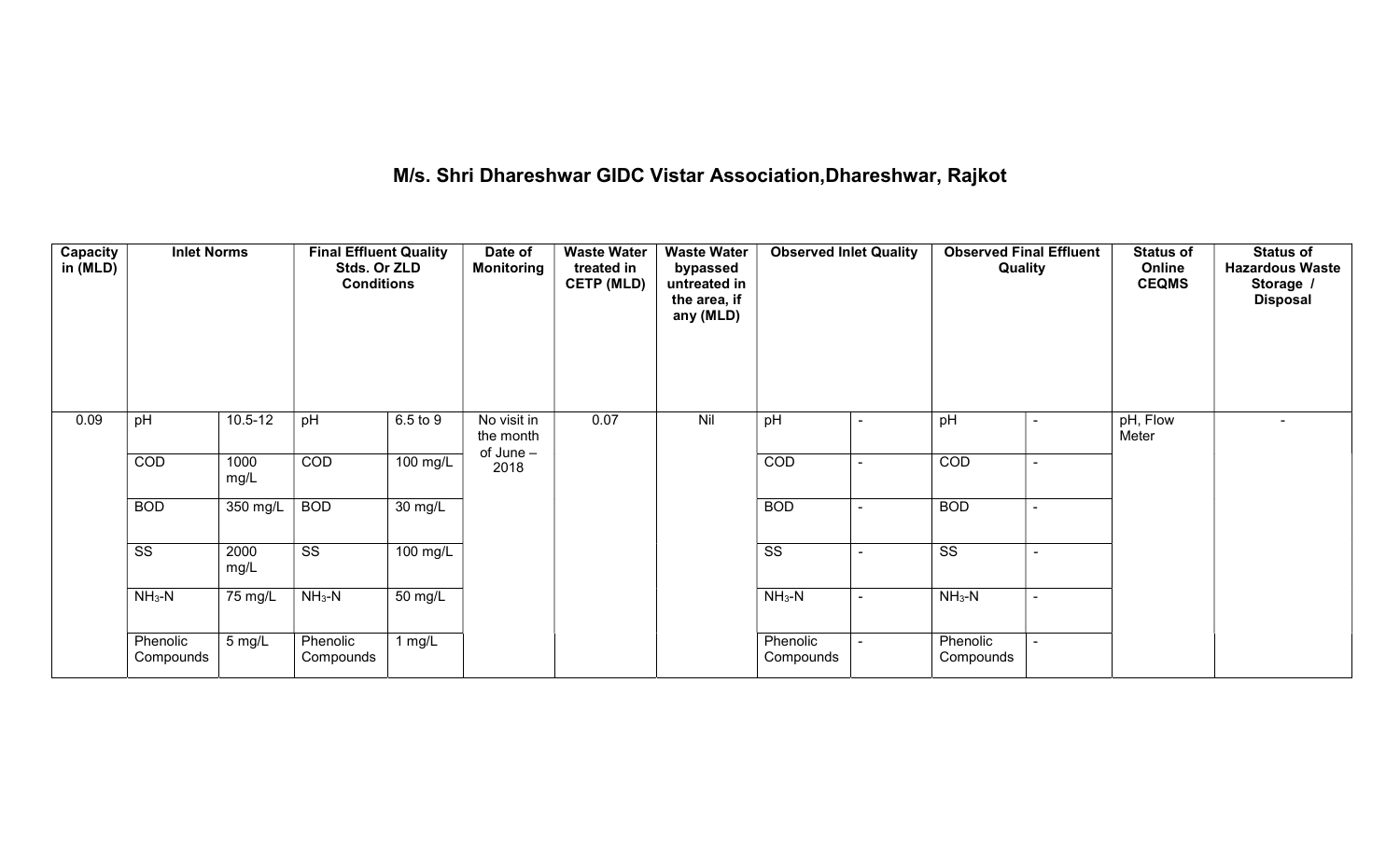## M/s. Bhatgam Washing Ghat Suddhikaran Yojana Pvt. Ltd., Bhatgam,Rajkot

| <b>Capacity</b><br>in (MLD) | <b>Inlet Norms</b>     |              | <b>Final Effluent Quality</b><br>Stds. Or ZLD<br><b>Conditions</b> |                       | Date of<br><b>Monitoring</b>   | <b>Waste Water</b><br>treated in<br><b>CETP (MLD)</b> | <b>Waste Water</b><br>bypassed<br>untreated in<br>the area, if<br>any (MLD) | <b>Observed Inlet Quality</b> |                          | <b>Observed Final Effluent</b><br>Quality |                          | <b>Status of</b><br>Online<br><b>CEQMS</b> | <b>Status of</b><br><b>Hazardous Waste</b><br>Storage /<br><b>Disposal</b> |
|-----------------------------|------------------------|--------------|--------------------------------------------------------------------|-----------------------|--------------------------------|-------------------------------------------------------|-----------------------------------------------------------------------------|-------------------------------|--------------------------|-------------------------------------------|--------------------------|--------------------------------------------|----------------------------------------------------------------------------|
| 30                          | pH                     | $10.5 - 12$  | pH                                                                 | $6.5 - 9$             | No<br>sampling in<br>the month | 6.00                                                  | Nil                                                                         | pH                            |                          | pH                                        |                          | pH, Flow<br>meter, SS,<br>Color, MLSS,     | Storage-58 MT                                                              |
|                             | COD                    | 1000<br>mg/L | COD                                                                | 100 mg/L              | of $June -$<br>2018            |                                                       |                                                                             | COD                           |                          | COD                                       |                          | COD                                        | Disposed-464<br><b>MT</b>                                                  |
|                             | <b>BOD</b>             | 350 mg/L     | <b>BOD</b>                                                         | $\overline{30}$ mg/L  |                                |                                                       |                                                                             | <b>BOD</b>                    |                          | <b>BOD</b>                                |                          |                                            |                                                                            |
|                             | $\overline{\text{ss}}$ | 2000<br>mg/L | $\overline{\text{ss}}$                                             | $\overline{100}$ mg/L |                                |                                                       |                                                                             | $\overline{\text{ss}}$        | $\overline{\phantom{a}}$ | $\overline{\text{ss}}$                    | $\overline{\phantom{a}}$ |                                            |                                                                            |
|                             | $NH3-N$                | 75 mg/L      | $NH3-N$                                                            | $50 \text{ mg/L}$     |                                |                                                       |                                                                             | $NH3-N$                       |                          | $NH3-N$                                   | $\overline{\phantom{0}}$ |                                            |                                                                            |
|                             | Phenolic<br>Compounds  | 5 mg/L       | Phenolic<br>Compounds                                              | 1 $mg/L$              |                                |                                                       |                                                                             | Phenolic<br>Compounds         |                          | Phenolic<br>Compounds                     |                          |                                            |                                                                            |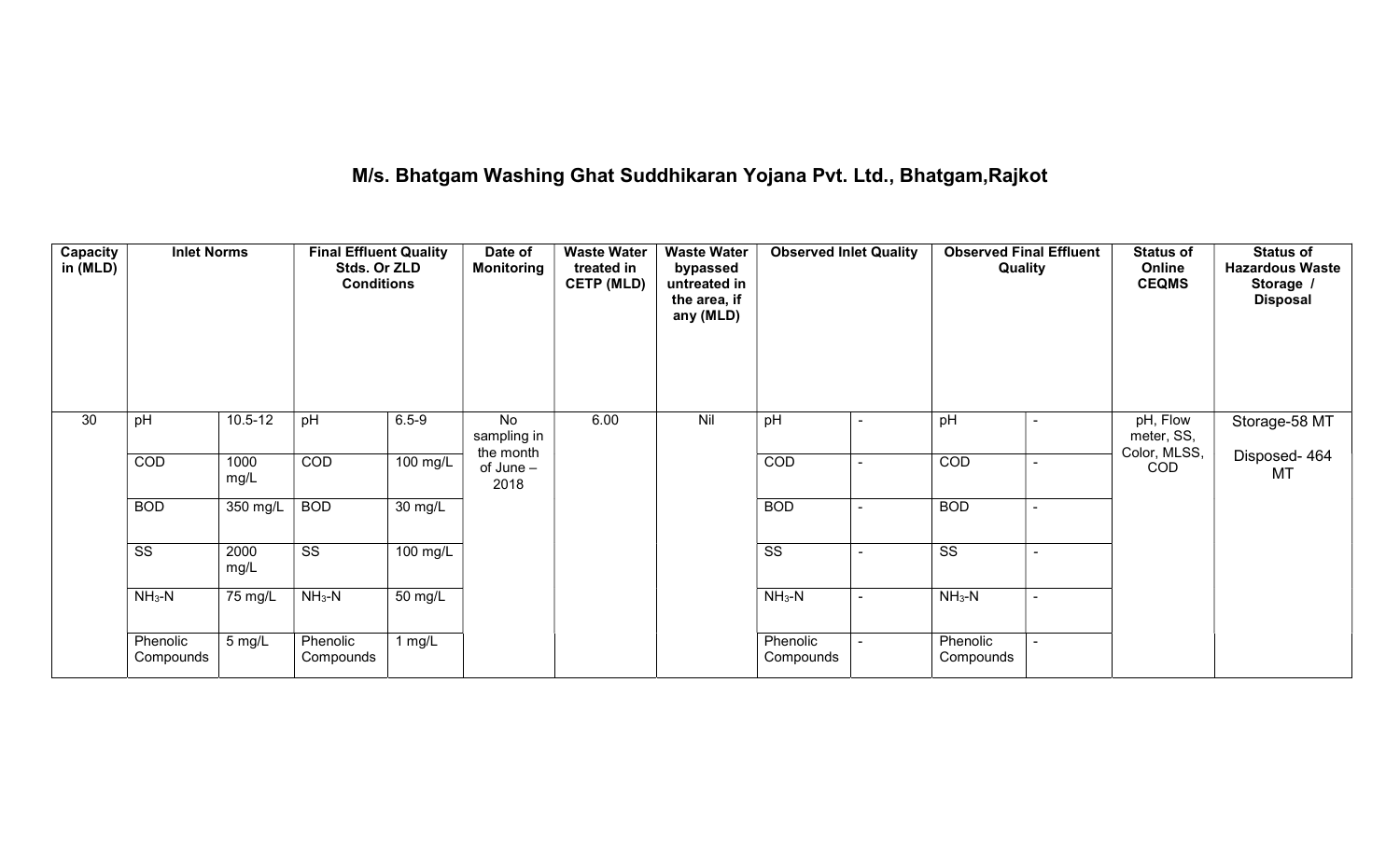## M/s. Veraval Industries Association, Veraval, Junagadh

| <b>Capacity</b><br>in (MLD) | <b>Inlet Norms</b>     |                               | <b>Final Effluent Quality</b><br>Stds. Or ZLD<br><b>Conditions</b> |                    | Date of<br><b>Waste Water</b><br><b>Monitoring</b><br>treated in<br><b>CETP (MLD)</b> |        | <b>Waste Water</b><br>bypassed<br>untreated in<br>the area, if<br>any (MLD)<br>Nil | <b>Observed Inlet Quality</b> |                          | <b>Observed Final Effluent</b><br>Quality |  | <b>Status of</b><br>Online<br><b>CEQMS</b> | <b>Status of</b><br><b>Hazardous Waste</b><br>Storage /<br><b>Disposal</b> |
|-----------------------------|------------------------|-------------------------------|--------------------------------------------------------------------|--------------------|---------------------------------------------------------------------------------------|--------|------------------------------------------------------------------------------------|-------------------------------|--------------------------|-------------------------------------------|--|--------------------------------------------|----------------------------------------------------------------------------|
| $5\overline{)}$             | pH                     | 5.5 to 9                      | pH                                                                 | 6 to 9             | No visit in<br>the month<br>of June -                                                 | 1.5    |                                                                                    | pH                            |                          | pH                                        |  | $\sim$                                     | $\sim$                                                                     |
|                             | COD                    | 3500<br>mg/L                  | COD                                                                | 250 mg/L           | 2018                                                                                  |        |                                                                                    | COD                           |                          | COD                                       |  |                                            |                                                                            |
|                             | <b>BOD</b>             | 1000<br>mg/L                  | <b>BOD</b>                                                         | 100 mg/L           |                                                                                       |        |                                                                                    | <b>BOD</b>                    | $\overline{\phantom{0}}$ | <b>BOD</b>                                |  |                                            |                                                                            |
|                             | $\overline{\text{ss}}$ | 200 mg/L $\vert$              | $\overline{\text{SS}}$                                             | $100 \text{ mg/L}$ |                                                                                       |        |                                                                                    | $\overline{\text{ss}}$        |                          | $\overline{\text{ss}}$                    |  |                                            |                                                                            |
|                             | $NH3-N$                | $NH3-N$<br>50 mg/L<br>50 mg/L |                                                                    |                    | $NH_3-N$                                                                              | $\sim$ | $NH_3-N$                                                                           |                               |                          |                                           |  |                                            |                                                                            |
|                             | Phenol                 |                               | Phenol                                                             |                    |                                                                                       |        |                                                                                    | Phenolic<br>Compounds         |                          | Phenolic<br>Compounds                     |  |                                            |                                                                            |